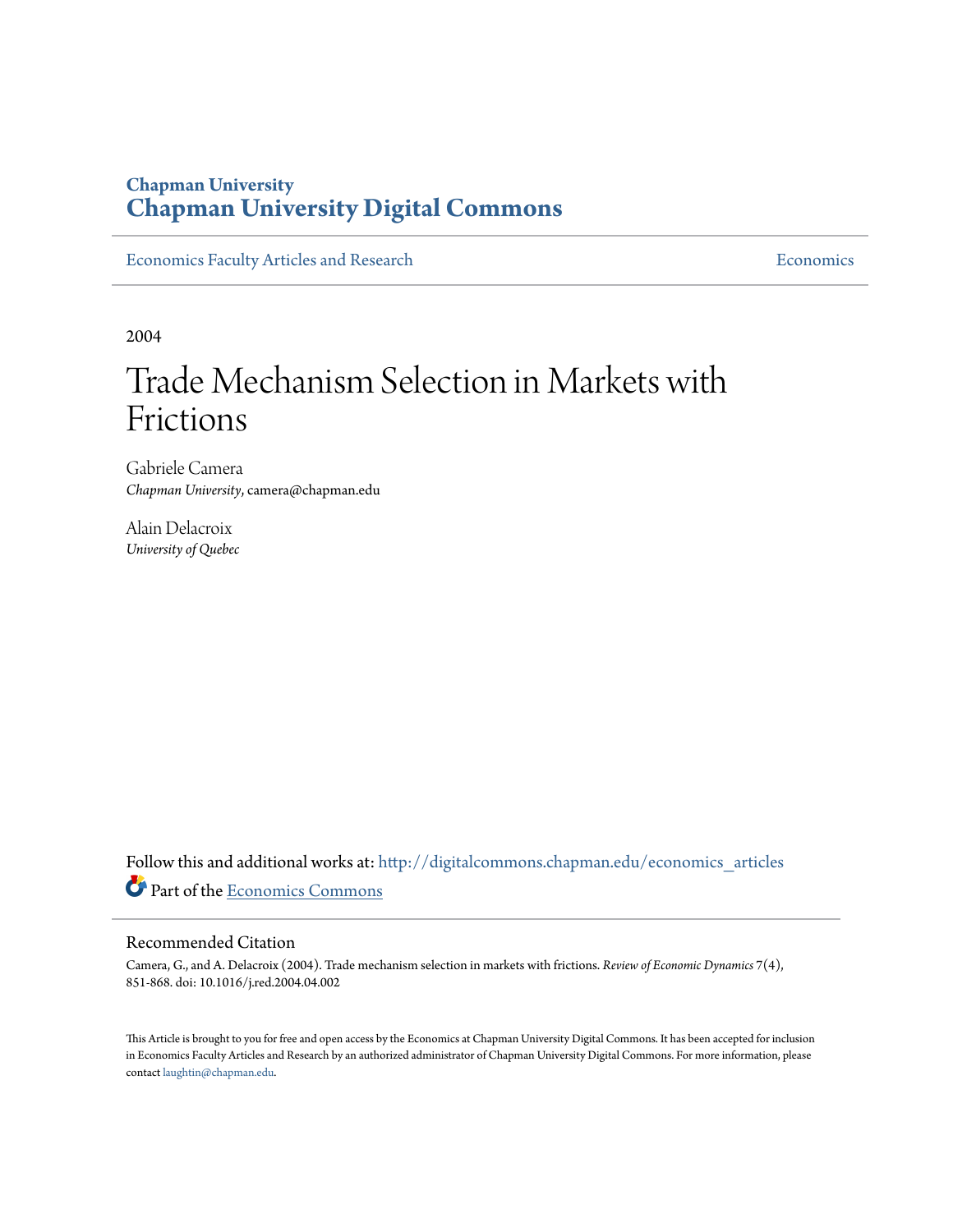## Trade Mechanism Selection in Markets with Frictions

#### **Comments**

NOTICE: this is the author's version of a work that was accepted for publication in Review of Economic Dynamics. Changes resulting from the publishing process, such as peer review, editing, corrections, structural formatting, and other quality control mechanisms may not be reflected in this document. Changes may have been made to this work since it was submitted for publication. A definitive version was subsequently published in *Review of Economic Dynamics*, volume 7, issue 4 (2004). [DOI: 10.1016/j.red.2004.04.002](http://dx.doi.org/10.1016/j.red.2004.04.002)

The Creative Commons license below applies only to this version of the article.

# **Creative Commons License**

This work is licensed under a [Creative Commons Attribution-Noncommercial-No Derivative Works 4.0](http://creativecommons.org/licenses/by-nc-nd/4.0/) [License.](http://creativecommons.org/licenses/by-nc-nd/4.0/)

**Copyright** Elsevier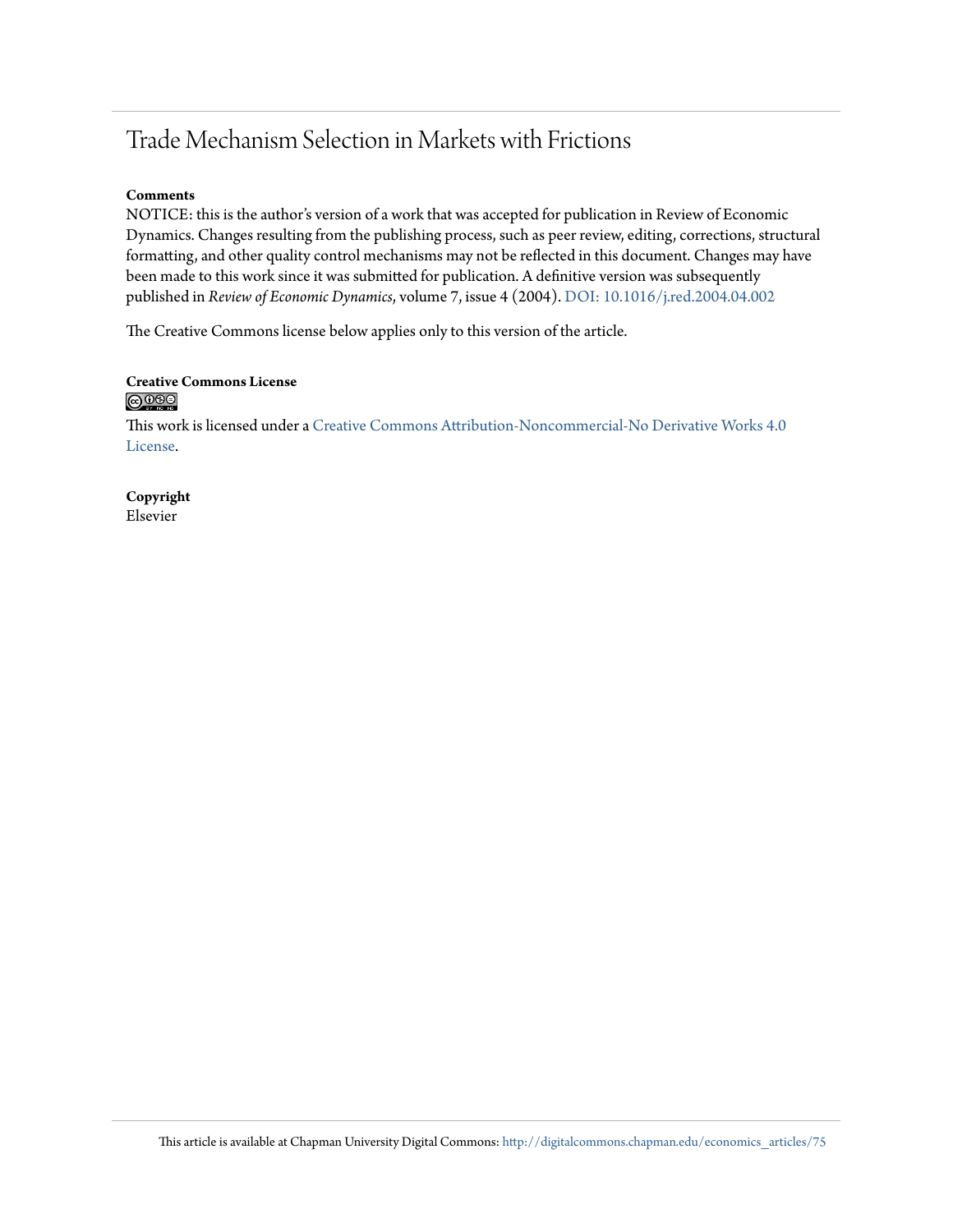## Trade Mechanism Selection in Markets with Frictions1

Gabriele Camera Alain Delacroix Purdue University Purdue University

18 December 2003

#### Abstract

We endogenize the trade mechanism in a search economy with many homogenous sellers and many heterogenous buyers of unobservable type. We study how heterogeneity and the traders' continuation values–which are endogenous–influence the sellers' choice of trade mechanism. Sellers trade off the probability of an immediate sale against the surplus expected from it, choosing whether to trade with everyone and how quickly. In equilibrium sellers may simply target one buyer type via non-negotiable offers (price posting), or may price discriminate (haggling). We also study when haggling generates trading delays. A price setting externality arises because of a strategic complementarity in the sellers' pricing choices. Keywords: Search, Prices, Negotiations, Asymmetric Information

JEL: C78, D4, D82, D83

<sup>1</sup>Corresponding author: Gabriele Camera, Purdue University, Krannert Center, 425 West State St., West Lafayette, IN 47907-2056, Gcamera@mgmt.purdue.edu. We have appreciated the comments on a previous version of the paper by seminar participants at the 2000 SED Meetings and NBER - Cleveland Fed Meetings, the 2001 Midwest Macro and Midwest Theory Meetings, Indiana University and, in particular, we thank two anoynoums referees, R. Lagos, A. Merlo, R. Wright and, in particular, Derek Laing. This research was completed while Gabriele Camera was visiting the department of economics of the University of Texas at Austin.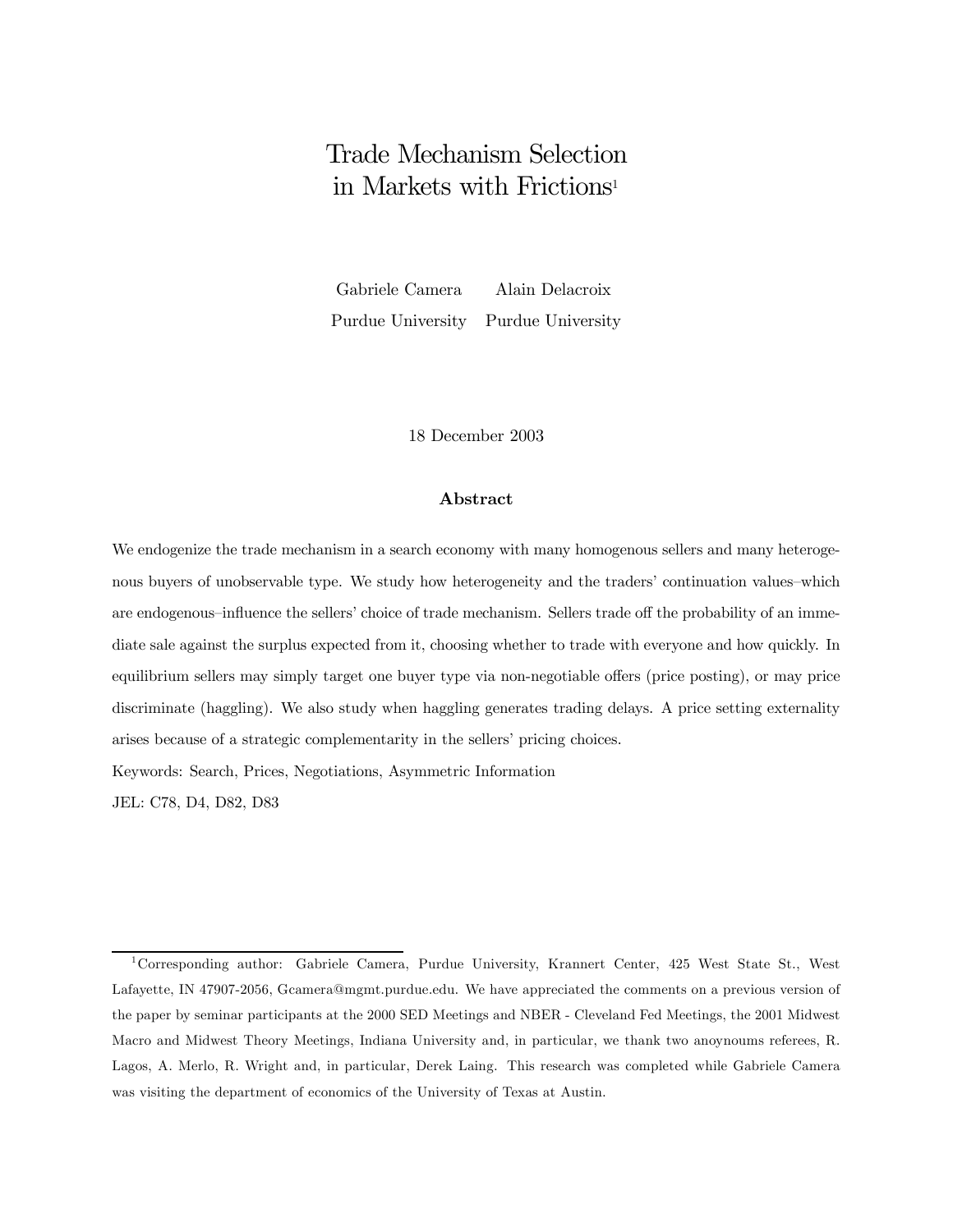#### 1 Introduction

A large segment of the macro/labor literature is based on models where market frictions are made explicit, exchange is bilateral, and prices are endogenously formed. These include "workhorse" matching models of the labor market and of monetary economies, where prices are bargained (e.g. Mortensen and Pissarides, 1994, Shi, and Trejos-Wright, 1995), and more recent models where prices are posted (Acemoglu and Shimer, 2000, Burdett, Shi and Wright, 2001, and Moen, 1997). Since the allocations depend on the trading mechanism assumed to be in place, it is natural to ask what pricing mechanisms sellers would select, when given the option.

In this paper, we endogenize the trading mechanism in an informationally opaque market with many sellers and buyers who engage in short-lived trading relationships. We build intuition for the following questions. How does a seller's pricing selection respond to buyers' heterogeneity and his competitorsí prices? Is there scope for ëhagglingí, or is it optimal to charge the same non-negotiable price to every customer? Finally, can coordination failures occur in pricing selections?

To answer these questions we use a random matching economy, in which each seller independently decides how to price a homogeneous good, given that buyers' valuations-high or low-are unobservable. Paired traders play a two-stage game based on the seller's choice between one of two prototypical non-cooperative trading mechanisms. The seller may simply make non-negotiable offers in each stage, à la Fudenberg and Tirole (1983). This strategic bargaining game of imperfect information may generate trading delays. Alternatively, the seller can offer to negotiate if the buyer provides verifiable information on his valuation. Here the seller commits to let the buyer make the first offer and-in case of disagreement-gives him a chance to a second offer. This strategic bargaining game of perfect information generates immediate trade.

In equilibrium, pricing decisions reflect buyers' heterogeneity and also the traders' continuation values–which are endogenous. Sellers trade off the probability of an immediate sale against the surplus expected from it. This implies sellers not only must choose whether to trade with every possible customer, but also how quickly. This depends on the price and the trading mechanism retained.

When sales to some buyer type contribute little to the expected surplus, then sellers target only the other type, via a non-negotiable price that extracts his entire surplus. This market resembles one in which sellers ëpost prices.í Although not everyone may buy, every purchase occurs at a unique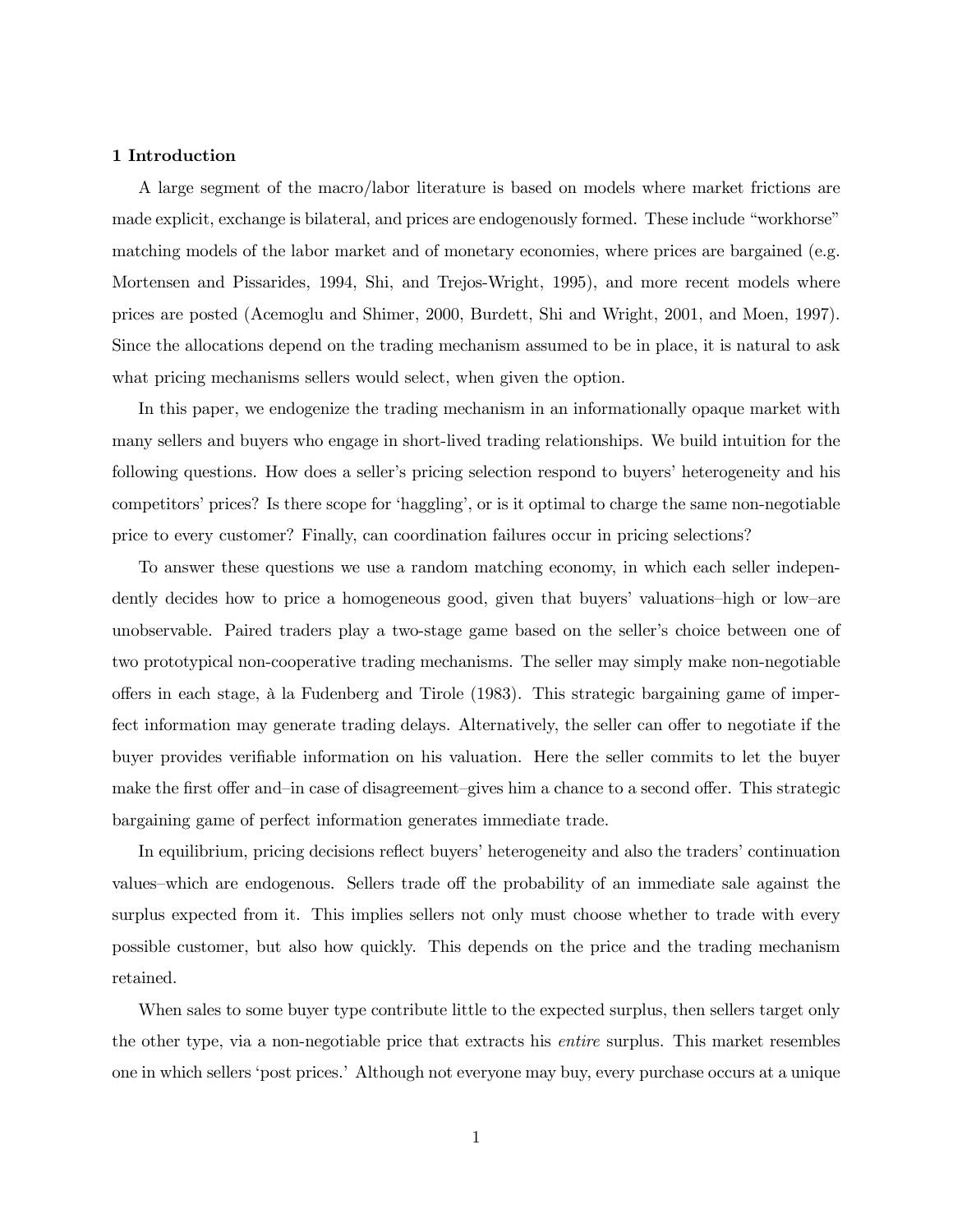non-negotiable price, and it is immediate. Such outcomes may arise when buyers' valuations are very different, or when some type is predominant.

When 'significant' gains are expected from sales to every buyer, then sellers target both types. This requires sharing surplus with some type, so that the market resembles one in which there is 'haggling,' since sellers trade at different prices with different customers. Whether trading delays occur, however, hinges on *how* sellers choose to price discriminate which-due to unobservable valuations–requires the seller to elicit information. An *indirect* way to do so is to observe the buyer's response to a high initial offer. This may cause wasteful trading delays, but lets the seller extract the surplus of low-value buyers. A *direct* way to elicit information, is to commit to compensating the buyer for supplying it. In our model, this compensation takes the form of letting the buyer make the first offer so that surplus is shared with every buyer, but trade is immediate.

Interestingly, equilibria with or without haggling, or with different price discrimination schemes, may coexist. The reason is tradersí option values are endogenous, so there are strategic complementarities in pricing selections. We call this a 'price setting externality': a seller's pricing choice is influenced by the prices expected to prevail on the market, which determine traders' values from searching for a better deal.<sup>2</sup> This may lead to multiplicity of equilibria, and coordination failures. For example prices may be inefficiently high, so that only some buyers consume, or trading delays may systematically occur.

#### 2 Related Literature

We contribute to the literature on endogenous selection of pricing mechanisms in several dimensions. There are studies on trading mechanism choices of a monopolist selling to heterogeneous buyers. For example, Riley and Zeckhauser (1983) find the seller should use a fixed price strategy if commitment is possible, while Wang (1995) focuses on cost differences in selecting bargaining or price posting. Instead, we focus on strategic interaction among many sellers, to emphasize how price setting externalities arise due to complementarities in the selection of trading mechanisms.

Another focus has been the issue of commitment to a price. In a model with both search and commitment costs, Bester (1994) illustrates how the seller's benefit from committing to a price, rather than bargaining, depends on the commitment choices of all other sellers. Masters and Muthoo (2000) study the possibility of price renegotiation when heterogeneity is match-specific.

<sup>&</sup>lt;sup>2</sup>See also Rubinstein and Wolinsky (1990), although in our model buyers' trading opportunities are stationary.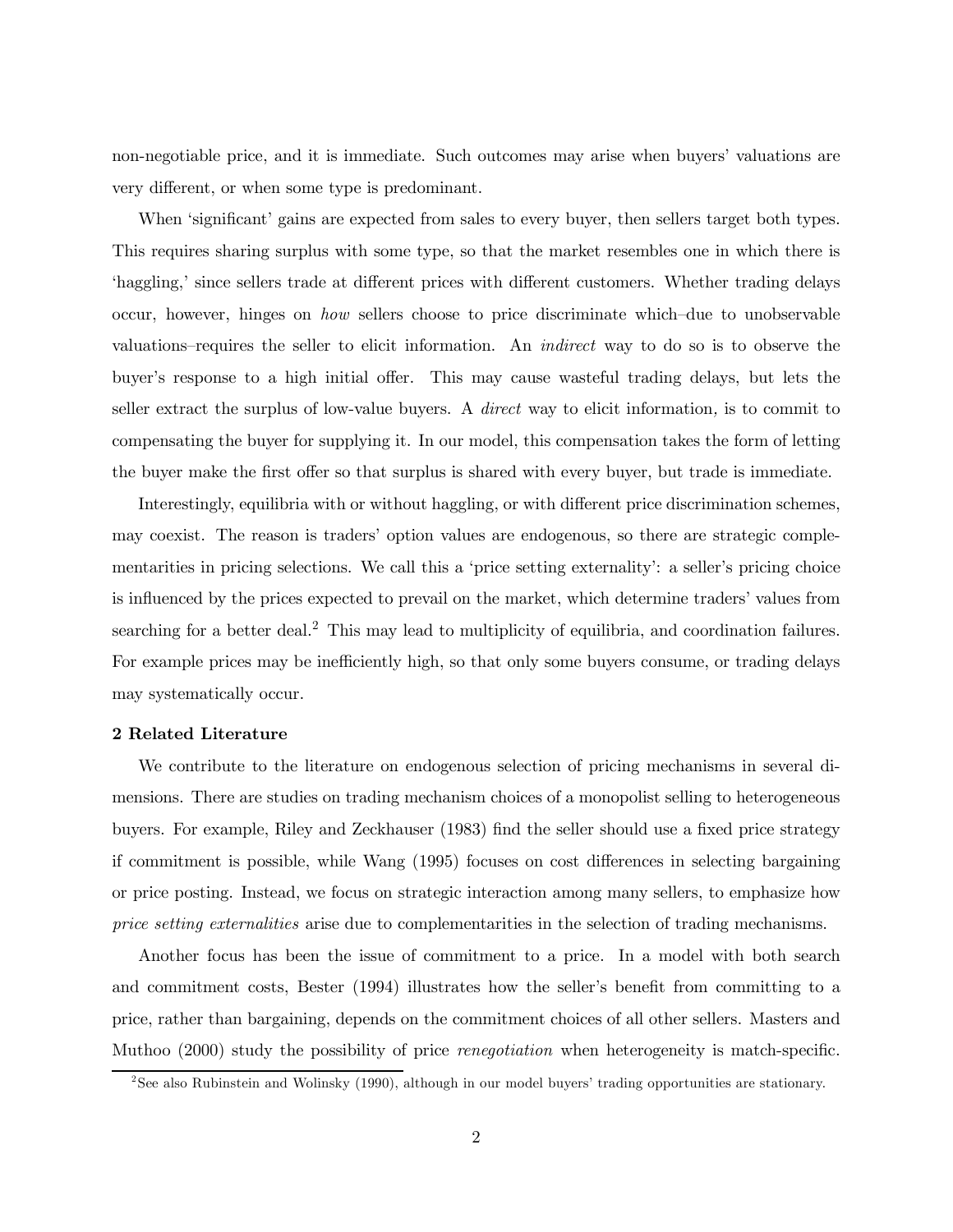Instead, we contrast economies where a commitment technology is or is not available, to show how commitment can be beneficial in eliminating wasteful trading delays.

A third line of research has examined the capacity of different pricing mechanism to better attract buyers, using directed-search models. Peters (1991) shows bargaining is not a stable institution as there is always an incentive for sellers to post ex-ante prices. Using a mechanism design approach, McAfee (1993) proves existence of a unique equilibrium where sellers choose to hold identical auctions–among a vast array of mechanisms–and buyers randomize over which auction they participate in. We depart from these studies by assuming search is random, and cannot be directed. This is because we want to focus on the links between buyers' heterogeneity and choice of trading mechanism, abstracting from the trading mechanismsís relative advantages in reducing matching frictions. Hence in our model, the choice of trading mechanism does not affect buyers arrival rates, but only their willingness to trade.

Studies have also focused on private information issues. For example, Bester (1993) studies competition between pricing mechanisms when goods' quality is private information. Instead, we study the case where buyers' valuations are private information. More no and Wooders (2002) consider a model with unobservable buyer valuations, and homogeneous sellers, as we do. Unlike us, they impose bargaining to study trade patterns dynamics and the link between market composition and types of trades realized. Michelacci and Suárez (2002) study a labor market where firms choose between bargaining or price posting given that workers' skills are unobservable. They assume directed search, to examine whether bargaining allows firms to better attract highly skilled workers.

#### 3 Environment

Time is discrete and infinite where  $t = 0, 1, 2...$  identifies a period. The economy is comprised of a continuum of agents divided into two sets, sellers and buyers. The mass of agents in each of these sets is normalized to one. Sellers are endowed with an homogeneous indivisible good from which they derive no utility. Buyers have no endowment and receive some utility from consumption of the sellers' goods, but have heterogenous preferences. A proportion  $\lambda$  of buyers derives utility  $u_L > 0$  from consumption of the good, while  $1 - \lambda$  buyers have high valuation  $u_H > u_L$ . Buyers can transfer utility to sellers. The buyer's type  $i \in \{L, H\}$  is private information.

At the end of each period sellers choose a trade mechanism characterized by two stages of play,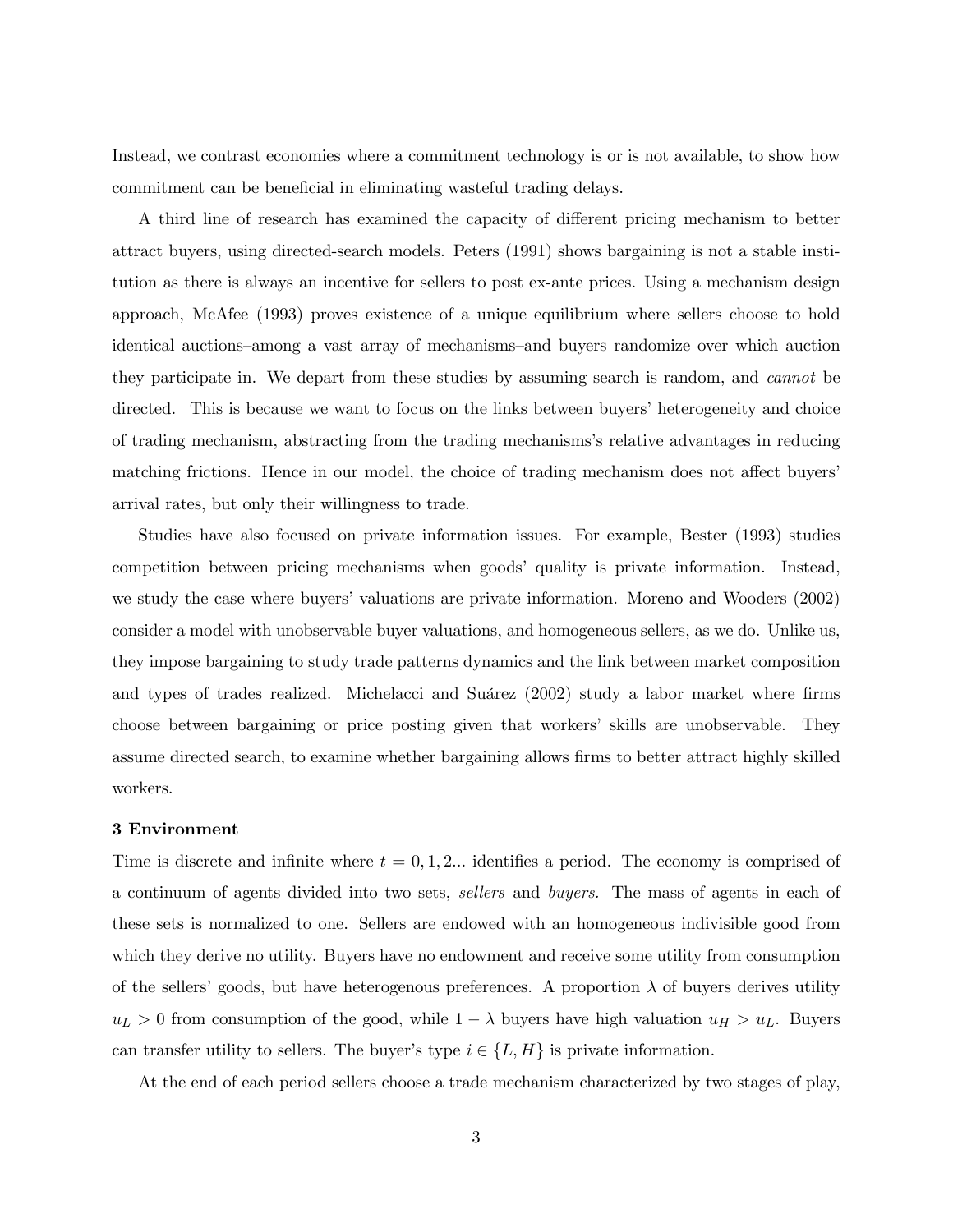within the period. Traders discount next stage payoffs at rate  $\delta \in (0,1)$ . We consider two distinct cases. In one of them, ex-ante commitment is possible. In the other it is not. Only if ex-ante commitment is possible can the seller stand by his choice of trading mechanism. At the beginning of each period  $t$ , buyers and sellers are randomly paired. A seller meets a buyer with probability σ, while a buyer meets a seller with probability α. Unmatched agents sit idle in t and undergo matching again in  $t + 1$ . Paired agents attempt to find mutually agreeable terms of trade via the trade mechanism selected by the seller. If this cannot be accomplished by the end of  $t$ , the match is dissolved and both agents return to the search pool. If trade and consumption take place the agents exit the market and are replaced by an identical pair. The distribution of buyers' types on the market is thus constant.<sup>3</sup> Agents discount next period utility by  $\frac{1}{1+r} = \delta^2$ .

#### 4 Symmetric Pure Strategy Equilibria

We focus on equilibria where agents play pure strategies that are invariant functions of t. An agent chooses his strategy taking as given market prices and the strategies adopted by others.

A trading game, taking place in t, is a two-stage game characterized by an offer vector  $\mathbf{p} =$  $(p_1, p_2)$ ,  $p_1$  in the first and  $p_2$  in the second stage. The specifics of the trading game depend on the seller's selection of trading mechanism, at the end of  $t - 1$ . This selection, denoted by  $\pi$ , amounts to choosing whether to make unilateral non-negotiable offers,  $\pi = 0$ , or to engage in bilateral negotiations,  $\pi = 1$ . If  $\pi = 0$  the seller chooses to make an offer in each stage, that the buyer can accept or reject. If  $\pi = 1$ , bilateral negotiations take place as follows. At the start of the game the seller offers the buyer the possibility to reveal his type, that is to provide costlessly verifiable information. The seller commits to letting the buyer who reveals his valuation make the first-stage offer. If the seller rejects this offer, a final counter-offer is made in the second stage by the seller, with probability  $\theta$ , and by the buyer with probability  $1 - \theta$ . If the buyer does not reveal his type, the seller makes a non-negotiable offer in each stage.<sup>4</sup> Notice that  $ex$ -ante commitment must be available in order for the seller to be able to credibly propose bilateral negotiations, as he would renege on his beginning-of-game promises absent commitment.<sup>5</sup>

 $3$ Thus we avoid sorting externalities: the agents' strategies do not influence the distribution of buyers.

<sup>4</sup>Assuming traders go on to the second stage following disagreement is w.l.o.g since matching takes place only at the beginning of t. This implies that disagreement does not change the search pool's composition.

<sup>&</sup>lt;sup>5</sup>A referee, whom we thank, indicates a practical way to commit. The seller can pay someone to make sales at say,  $\mathbf{p}_f$ . This agent will pay the seller a large sum, should a sale occur at a different price. Perhaps this is how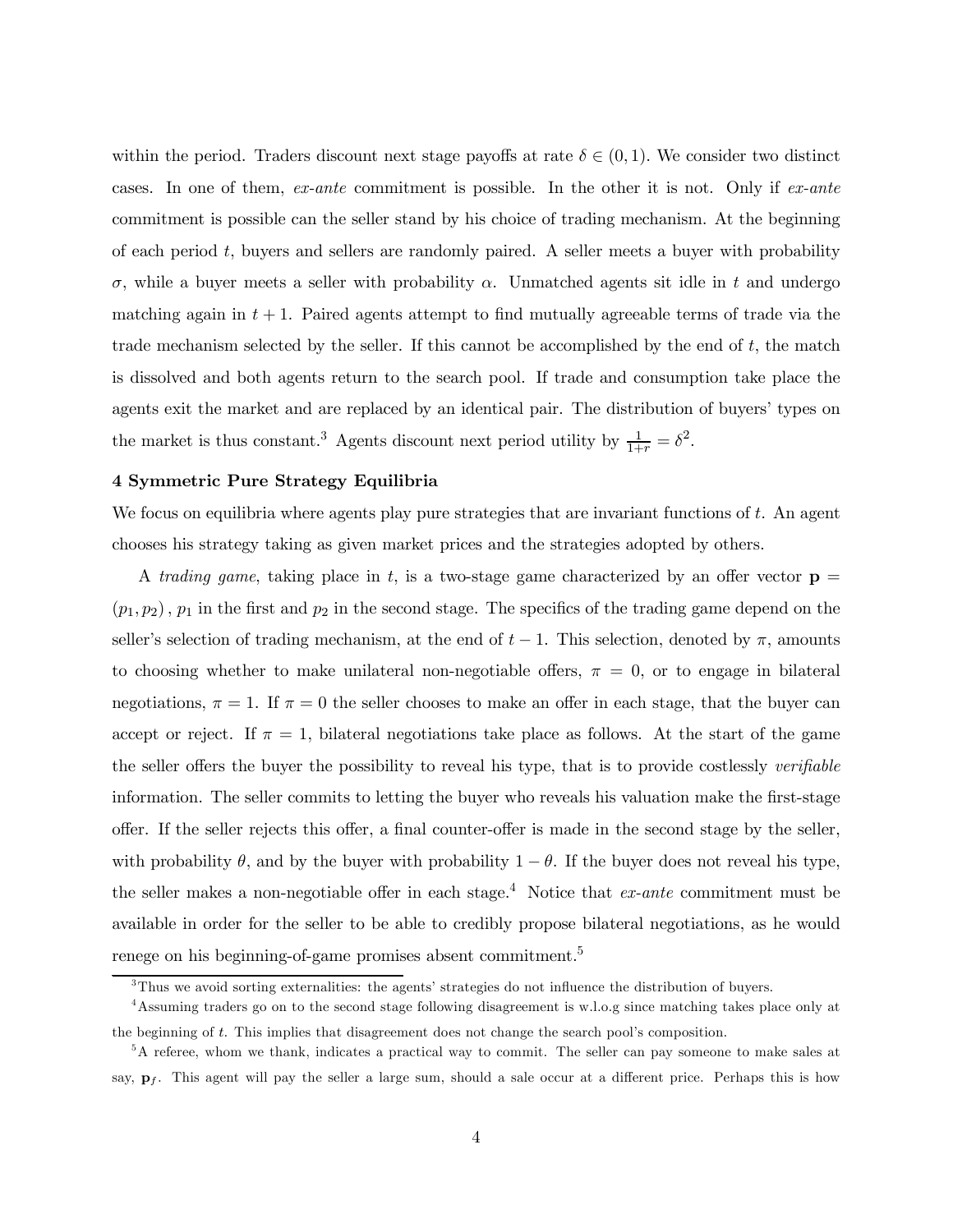In a match where  $\bf{p}$  is the offer vector, a buyer of type i initiates a purchase at *some* stage of the trading game with probability  $\beta_i = 0, 1$ . A trade taking place in the first stage at 'price'  $p_1 > 0$ , is a simultaneous transfer of goods for utility. It gives  $p_1$  period utility to the seller and  $u_i - p_1$ period utility to buyer i. Utilities from trades occurring in the second stage are discounted by  $\delta$ . We let  $b_i(\mathbf{p})$  and  $s(\mathbf{p})$  denote the beginning-of-period expected utilities to, respectively, a buyer of type i and a seller, from a trade occurring in a match where **p** is expected. Thus  $b_i(\mathbf{p}) = u_i - p_1$  if trade occurs in the first stage, and  $b_i(\mathbf{p}) = \delta(u_i - p_2)$  if trade occurs in the second stage. Similarly  $s(\mathbf{p}) = p_1$  if trade occurs in the first stage, and  $s(\mathbf{p}) = \delta p_2$  otherwise.

In general negotiated offers depend upon the buyer's valuation. Thus, we let the subscript  $n$ stand for "negotiated," so  $\mathbf{p}_n^i = (p_{n,1}^i, p_{n,2}^i)$  represents the price vector negotiated by type *i*. In the absence of negotiations the price vector is type independent, so we denote it  $\mathbf{p}_f = (p_{f,1}, p_{f,2}),$ indexed f for 'fixed.' The superscript ' $\ast$ ' identifies equilibrium market strategies and prices.

#### 4.1 Value functions

The problem of a representative agent has a recursive formulation. Thus, we use a dynamic programming approach letting  $V_i$  denote the end-of-period value of search to a buyer of type i, and  $V = \max\{V_n, V_f\}$  the end-of-period value of search to a seller where  $V_n$  and  $V_f$  respectively refer to the value from committing to negotiations and not.

In a symmetric pure strategy equilibrium the distribution of offers p∗ is degenerate. Thus, if buyers reveal their valuation to sellers committed to negotiations, in equilibrium

$$
r\delta V_i = \alpha \pi^* \max \left\{ b_i(\mathbf{p}_n^{i*}) - \delta V_i, 0 \right\} + \alpha (1 - \pi^*) \max \left\{ b_i(\mathbf{p}_f^*) - \delta V_i, 0 \right\}
$$
  
\n
$$
r\delta V_n = \sigma \lambda \beta_L^*(\mathbf{p}_n^{L*}) \max \left\{ s(\mathbf{p}_n^{L*}) - \delta V, 0 \right\} + \sigma (1 - \lambda) \beta_H^*(\mathbf{p}_n^{H*}) \max \left\{ s(\mathbf{p}_n^{H*}) - \delta V, 0 \right\} \tag{1}
$$
  
\n
$$
r\delta V_f = \sigma \max \left\{ s(\mathbf{p}_f^*) - \delta V, 0 \right\}
$$

These are standard flow return conditions where  $\delta V_i$  and  $\delta V$  denote the beginning-of-period continuation values from avoiding trade. The discount factor  $\delta$  reminds us that search can take place only at the beginning of a period<sup>6</sup>, while V tells us that the seller's choice of trading mechanism can be revised at the end of each period. Clearly all continuation values depend on the equilibrium prices  $p^*$ ; we do not make this explicit, say by writing  $V(p^*)$ , for notational simplicity.

supermarkets commit to a price: the checkout clerk does not have the authority to set prices and gets fired if he does. <sup>6</sup>For example, if  $\pi^* = 0$  the end-of-period lifetime utility of buyer of type i in equilibrium is the sum of two

expected payoffs  $V_i = \alpha \beta_i^*(\mathbf{p}_f^*) \delta b_i(\mathbf{p}_f^*) + \left[1 - \alpha \beta_i^*(\mathbf{p}_f^*)\right] \delta^2 V_i$ .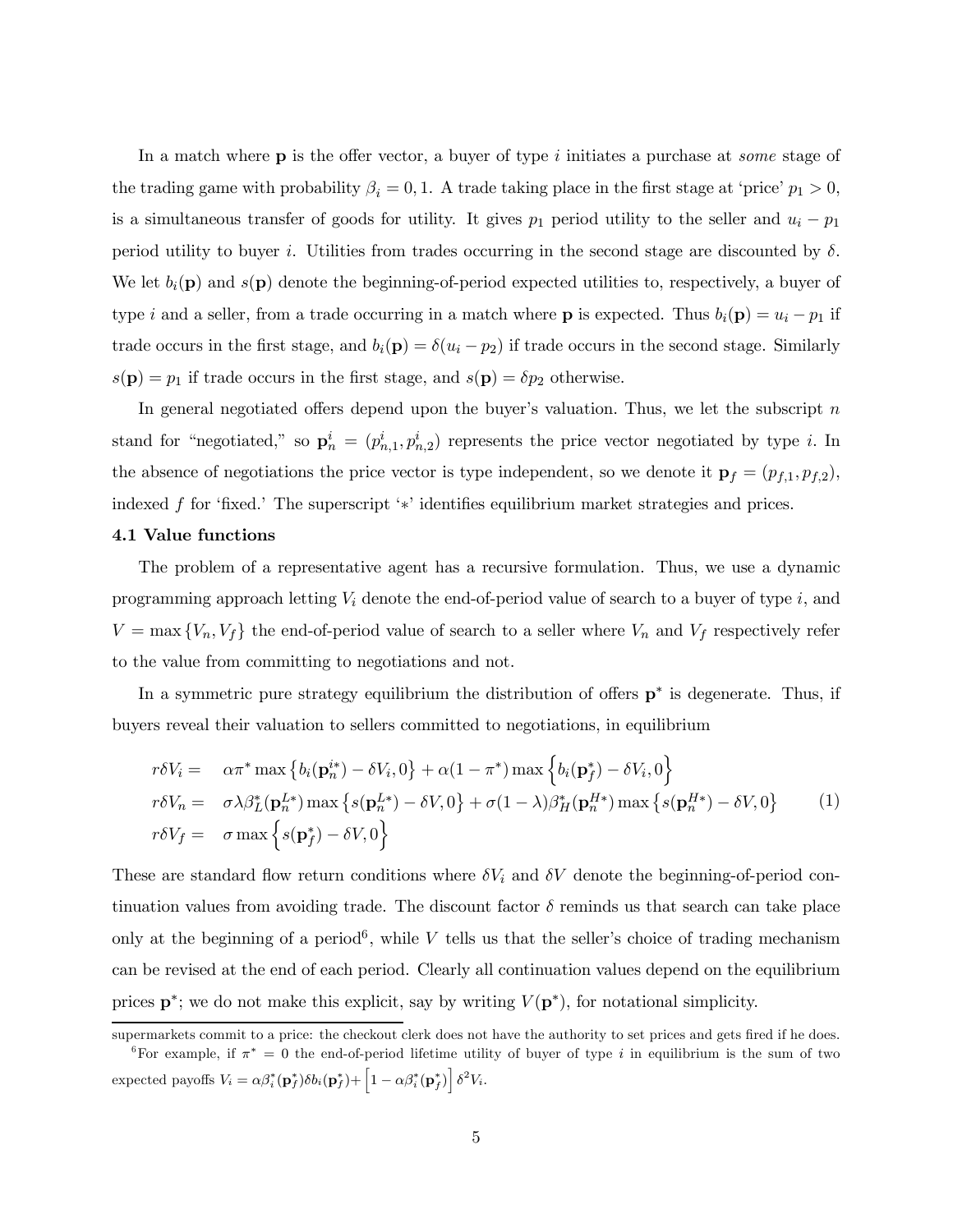The first line in (1) tells us that a buyer of valuation i meets a seller with probability  $\alpha$ . If the seller negotiates,  $\pi^* = 1$ , and the buyer reveals his valuation, the offer vector  $\mathbf{p}_n^{i*}$  arises. In the absence of negotiations, the buyer expects  $\mathbf{p}_f^*$ . The value of search to a seller committed to negotiations is described in the second line of (1). He meets buyers with probability  $\sigma$  and if the buyer is of low valuation, with probability  $\lambda$ ,  $\mathbf{p}_n^{L*}$  results, otherwise  $\mathbf{p}_n^{H*}$  results. When the seller chooses to make non-negotiable offers (see the third line in (1)) the vector  $\mathbf{p}_f^*$  is match-independent, since valuations are private information. Here the seller's payoff  $s(\mathbf{p}_f^*)$  accounts for the likelihood that trade occurs in the first, second stage, or not at all, as we later clarify.

Since traders can reject disadvantageous offers at any stage of the trading game (the max operators in (1)),  $\delta V_i$  and  $\delta V$  are bounded below by zero. Furthermore,  $\delta V_i$  is bounded above by  $\frac{\alpha}{r+\alpha}u_i$ , when  $p_1=0$ , while  $\delta V$  is bounded above by  $\frac{\sigma}{r+\sigma}u_H$ , when  $p_1=u_H$  and  $\lambda=1$ .

#### 4.2 Optimal Strategies

The discussion above tells us that neither seller nor buyer can do worse than autarky, in equilibrium. If the match generates unfavorable offers to a trader, he can postpone the transaction in the hope of finding better terms of trade. Unfavorable here means that the prices quoted leave the agent strictly negative surplus, defined as the difference between the net period utility from completing the trade and the continuation value from avoiding trade. Thus, a transaction accomplished in the first stage at price  $p_1$ , gives  $u_i - p_1 - \delta V_i$  surplus to a buyer of type i and  $p_1 - \delta V$  to a seller. Transactions accomplished in the second stage at price  $p_2$ , give  $\delta(u_i - p_2 - V_i)$  surplus to a buyer of type i and  $\delta(p_2 - V)$  to a seller, in value discounted to the beginning of the game.

We use this information to discuss the optimal strategies of a buyer of valuation  $i$ . This is done by moving backward in the sequence of choices he faces in a trading game. The buyer will want to buy at some stage of a trading game where the offer vector is  $\bf{p}$ , given that market prices are  $\bf{p}^*,$ if the net utility from doing so is no less than his value of search, or

$$
\beta_i(\mathbf{p}, \mathbf{p}^*) = \begin{cases} 1 & \text{if } b_i(\mathbf{p}) \ge \delta V_i \\ 0 & \text{otherwise.} \end{cases}
$$
 (2)

When the buyer's reservation utility constraint is satisfied,  $\min\{u_i - p_1, \delta(u_i - p_2)\} \ge \delta V_i$ , he participates in trade,  $\beta_i(\mathbf{p}, \mathbf{p}^*)=1$ . This requires a price smaller than the buyer's reservation price, at some stage of the game. The buyer accepts  $p_1 \le u_i - \delta V_i$ , and  $p_2 \le u_i - V_i$ .

Moving one step back, at the beginning of the trading game, the buyer might be offered the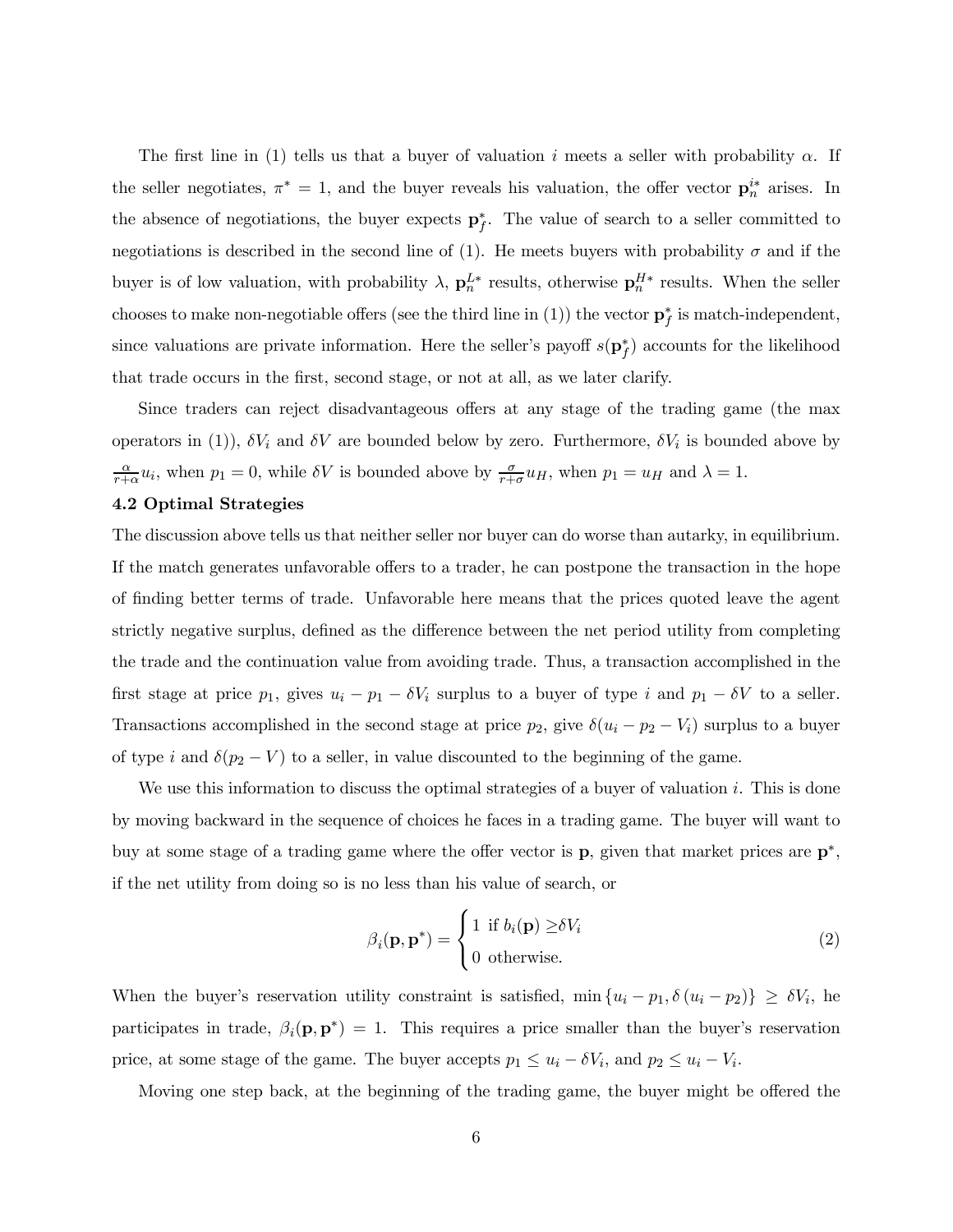possibility to reveal his valuation in order to negotiate. He will do so if and only if the expected utility is greater than that generated by passively receiving offers from the seller. The participation constraint of a buyer of type i is

$$
b_i(\mathbf{p}_n^i) \ge b_i(\mathbf{p}_f). \tag{3}
$$

When this inequality holds, it is optimal for a buyer of type  $i$  to reveal his valuation to a seller committed to negotiations.

Finally, it is obvious that a buyer will always enter a trading game with any seller. He can always refuse to buy at the proposed price, having no loss, while his best alternative–doing nothing and searching again next period-generates zero surplus.

Now consider a seller's selection of trade mechanism, at the end of a period, in the presence of ex-ante commitment. In doing so the seller considers the market prices p∗ but also the prices p he expects to arise in a match, based on his choice of mechanism. Feasibility of trade requires that the seller's surplus is non-negative, at some stage of the game. Thus we say that  $\bf{p}$  is feasible if the seller's reservation utility constraint is satisfied,

$$
s(\mathbf{p}) \ge \delta V. \tag{4}
$$

This implies that for the seller to willingly trade, the price must be greater than the seller's reservation price at some stage of the game, i.e.  $p_1 \ge \delta V$  or  $p_2 \ge V$ .

Moving one step back, given  $p$  and  $p^*$ , the seller chooses between making non-negotiable offers in each stage, or to let a buyer who reveals his valuation free to make the initial offer (and possibly a counter-offer). The best course of action must deliver the highest lifetime utility,

$$
\pi(\mathbf{p}, \mathbf{p}^*) = \begin{cases} 1 & \text{if } V_n \ge V_f \\ 0 & \text{otherwise.} \end{cases}
$$
 (5)

In a symmetric equilibrium, the strategies of an individual must reflect those adopted on the market, and prices in every match must be identical to those prevailing on the market:

$$
\pi(\mathbf{p}, \mathbf{p}^*) = \pi^*(\mathbf{p}, \mathbf{p}^*), \ \beta_i(\mathbf{p}, \mathbf{p}^*) = \beta_i^*(\mathbf{p}, \mathbf{p}^*), \ \mathbf{p} = \mathbf{p}^*.
$$

**Definition** An equilibrium is an offer sequence  $\mathbf{p} \in \{ \mathbf{p}_f, \mathbf{p}_n^i \}$ , strategies  $\{ \pi(\mathbf{p}, \mathbf{p}^*), \beta_i(\mathbf{p}, \mathbf{p}^*) \}$  and lifetime utilities  $\{V_i, V_f, V_n\}$  that are invariant functions of t and satisfy (1)-(6).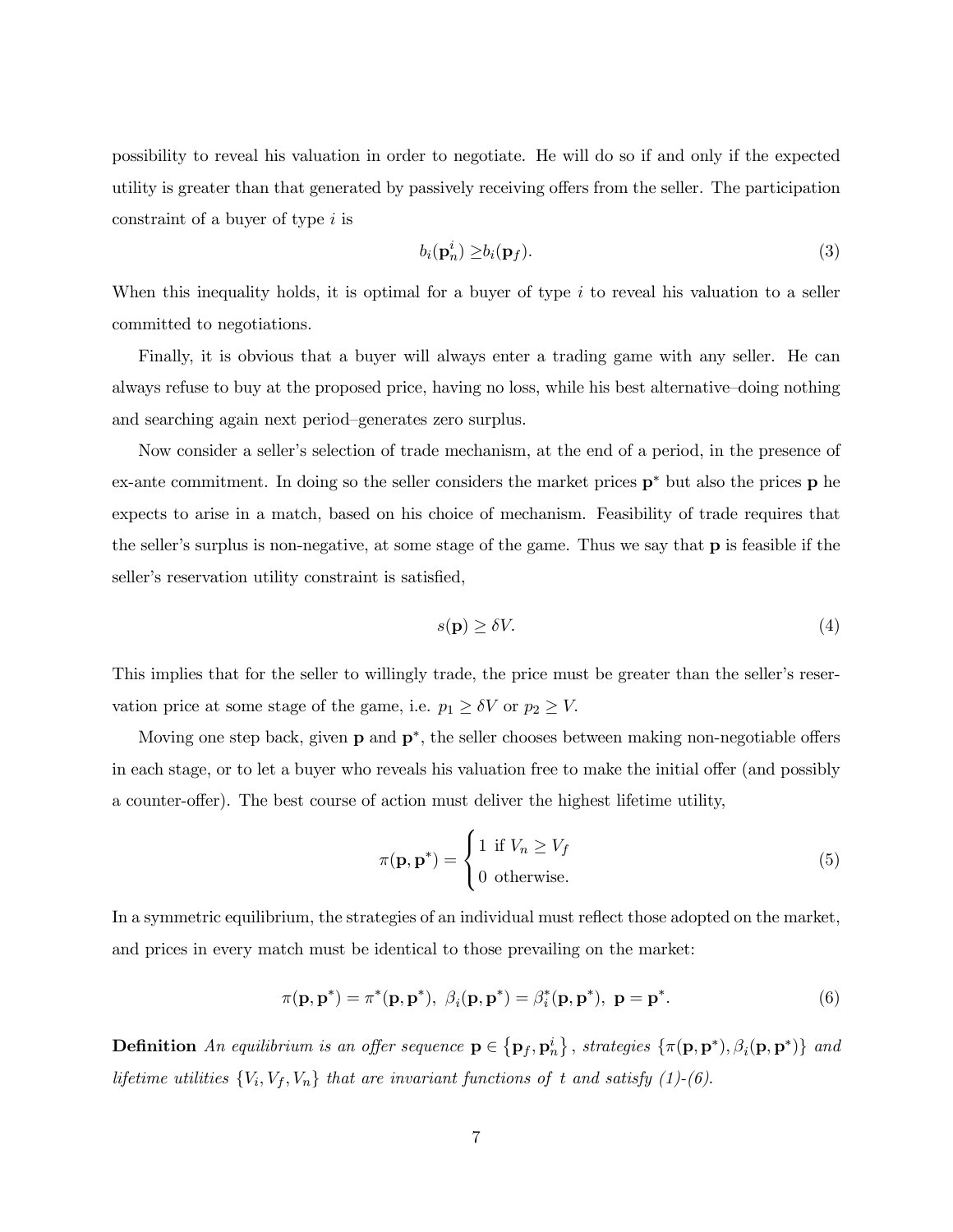We emphasize that stationarity here means that strategies are invariant functions of t. Due to discounting, however, price offers are stage-dependent, as clarified in the next section.

#### 5 The Determination of the Individually Optimal Offers

Consider an economy where ex-ante commitment is available. To start, we define

$$
p^i = u_i - \delta V_i \quad \text{and} \quad p^{i'} = u_i - V_i. \tag{7}
$$

Here  $p^i$  is the reservation price of a buyer of valuation i, in the first stage of the trading game, as it leaves him zero surplus. The price  $p^{i'}$  refers to the second stage. Note that  $p^i > p^{i'} \forall V_i > 0$  due to discounting. Let  $\mathbf{p}^i = (p^i, p^{i'})$ . In the full information case  $(\lambda = 0, 1)$  the seller would optimally charge  $\mathbf{p}^i$ . That is  $\mathbf{p}^* = \mathbf{p}^H$  if  $\lambda = 1$  and  $\mathbf{p}^* = \mathbf{p}^L$  if  $\lambda = 0$  (see Diamond, 1971). In the remainder of the paper we focus on the case of heterogeneous buyers,  $\lambda \in (0,1)$ .

#### 5.1 Negotiable Offers

Suppose a buyer has revealed his valuation  $i$  to a seller committed to negotiate. Then, the buyer makes a first-stage offer; if refused the seller makes a counter-offer with probability  $\theta$  (the buyer makes it otherwise). The following holds.

**Lemma 1.** Negotiations with buyer i lead to trade at price  $p_{n,1}^i < p^i$  where

$$
p_{n,1}^i = \max \left\{ \delta V, \delta V + \theta \delta \left( u_i - V_i - V \right) \right\}.
$$

Proof. In appendix.

Negotiated trades are settled immediately due to discounting. The initial offer makes the seller indifferent to attempting a counter-offer. The sale is settled at the seller's reservation price,  $p_{n,1}^i = \delta V$ , if second-stage trade generates no surplus,  $u_i - V_i \leq V$ . Otherwise, the buyer increases the offer by a fraction  $\theta$  of second-stage surplus,  $p_{n,1}^i = \delta V + \delta \theta (u_i - V_i - V)$  hence  $p_{n,1}^H > p_{n,1}^L$ . Here, the lower the buyer's likelihood to make counter-offers, the higher the price. The need for ex-ante commitment is obvious, because the negotiated price is below the buyer's reservation price,  $p_{n,1}^i < p^i$ . If  $u_i - V_i > V$ ,  $p_{n,1}^i$  corresponds to the Nash bargaining solution where the threat points are the values of search, and  $\theta$  is the seller's bargaining power.

#### 5.2 Non-Negotiable Offers

Suppose buyer and seller play the unilateral offers trading game and the buyer's valuation is private information. Then, the buyer receives a first offer  $p_{f,1}$  whose refusal leads to the seller's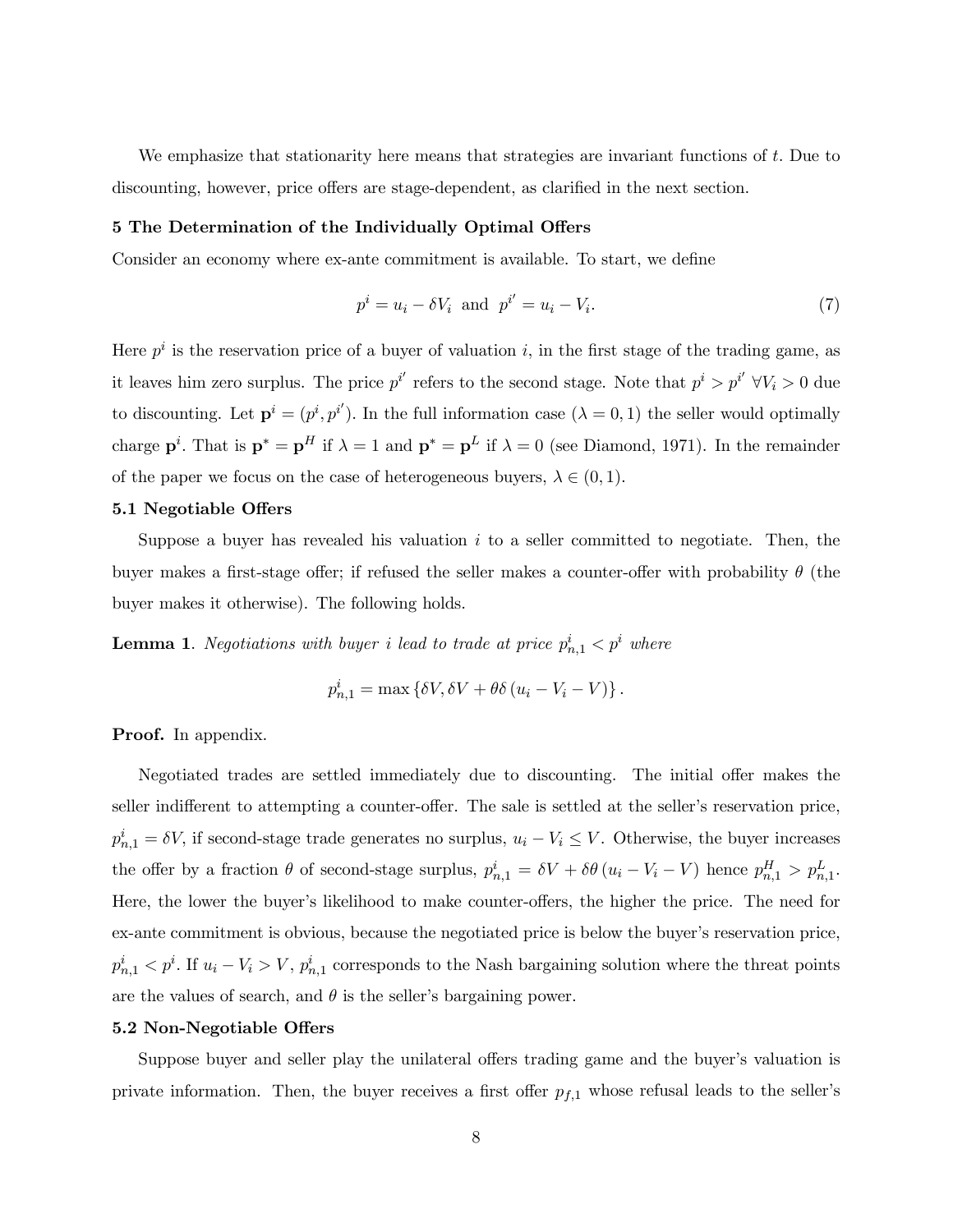final offer  $p_{f,2}$ , reflecting updated beliefs on the buyer's valuation. The offers must be sequentially rational for  $\mathbf{p}_f = (p_{f,1}, p_{f,2})$  to be a perfect Bayesian equilibrium.

To determine  $p_f$  we follow the procedure in Fudenberg and Tirole (1983). Following rejection of  $p_{f,1}$ , the offer  $p_{f,2}$  must maximize the seller's second-stage expected payoff, given  $p_{f,1}$  and expectations revised using Bayes' rule. Moving backward,  $p_{f,1}$  must maximize the seller's first-stage expected payoff, given  $p_{f,2}$ . The optimal  $\mathbf{p}_f$  depends on these key elements: the probability of meeting a low-value buyer,  $\lambda$ , the disparity in buyers' valuations,  $\frac{u_L}{u_H}$ , and the *endogenous* continuation values,  $V$  and  $V_i$ . There are three possible solutions to the seller's pricing problem.

**Lemma 2.** Let  $\lambda \in (0,1)$ . The optimal non-negotiable offer vector is

$$
\mathbf{p}_f = \begin{cases} \n\mathbf{p}^H & \text{if} \quad u_L - V_L < V \\ \n\hat{\mathbf{p}} & \text{if} \quad u_L - V_L \ge V \quad \text{and} \quad 1 - \lambda > \frac{u_L}{u_H} \\ \n\mathbf{p}^L & \text{if} \quad u_L - V_L \ge V \quad \text{and} \quad 1 - \lambda \le \frac{u_L}{u_H} \n\end{cases} \tag{8}
$$

where  $\hat{\mathbf{p}} = (\hat{p}, p^L)$  and  $\hat{p} = (1 - \delta) u_H + \delta u_L - \delta V_L \in (p^L, p^H)$ . Proof. In Appendix.

There are two key results. First, buyers of low valuation never obtain surplus, so  $V_L = 0$ . Second, the optimal offer leaves some buyer type indifferent to making an immediate purchase. Thus, high valuation buyers might obtain some surplus. The seller sets prices such that buyer  $i = H$  buys in the first stage. If  $p_{f,1}$  is rejected, the seller's learns that the buyer is of low type. The optimal pricing rule depends on the seller's reservation value in the second stage that, as we will later see, depends also on the pricing strategies adopted by all other sellers.

To understand these results, one must realize that the seller has two distinct strategies. The first is reminiscent of 'price posting'. The seller targets a specific buyer offering  $p<sup>i</sup>$  so that type i buys right away. By offering low prices  $p<sup>L</sup>$ , the sale is immediate but surplus is lost in high-value trades (hence  $V_H > 0$ ). By offering high prices  $p^H$ , the seller obtains the entire trade surplus (hence  $V_H = 0$ ) but faces the possibility of a prolonged customer search.

The second strategy,  $\hat{p}$ , is reminiscent of 'haggling'. Sellers trade with the first customer met, but the transaction may be delayed. A rejection of the initial high-price offer  $\hat{p}$ , triggers the price reduction  $p^L'$  sufficient to entice a purchase from low-value buyers. The initial offer  $\hat{p}$  leaves highvalue types indifferent to waiting for the price reduction, so its rejection reveals the buyer's true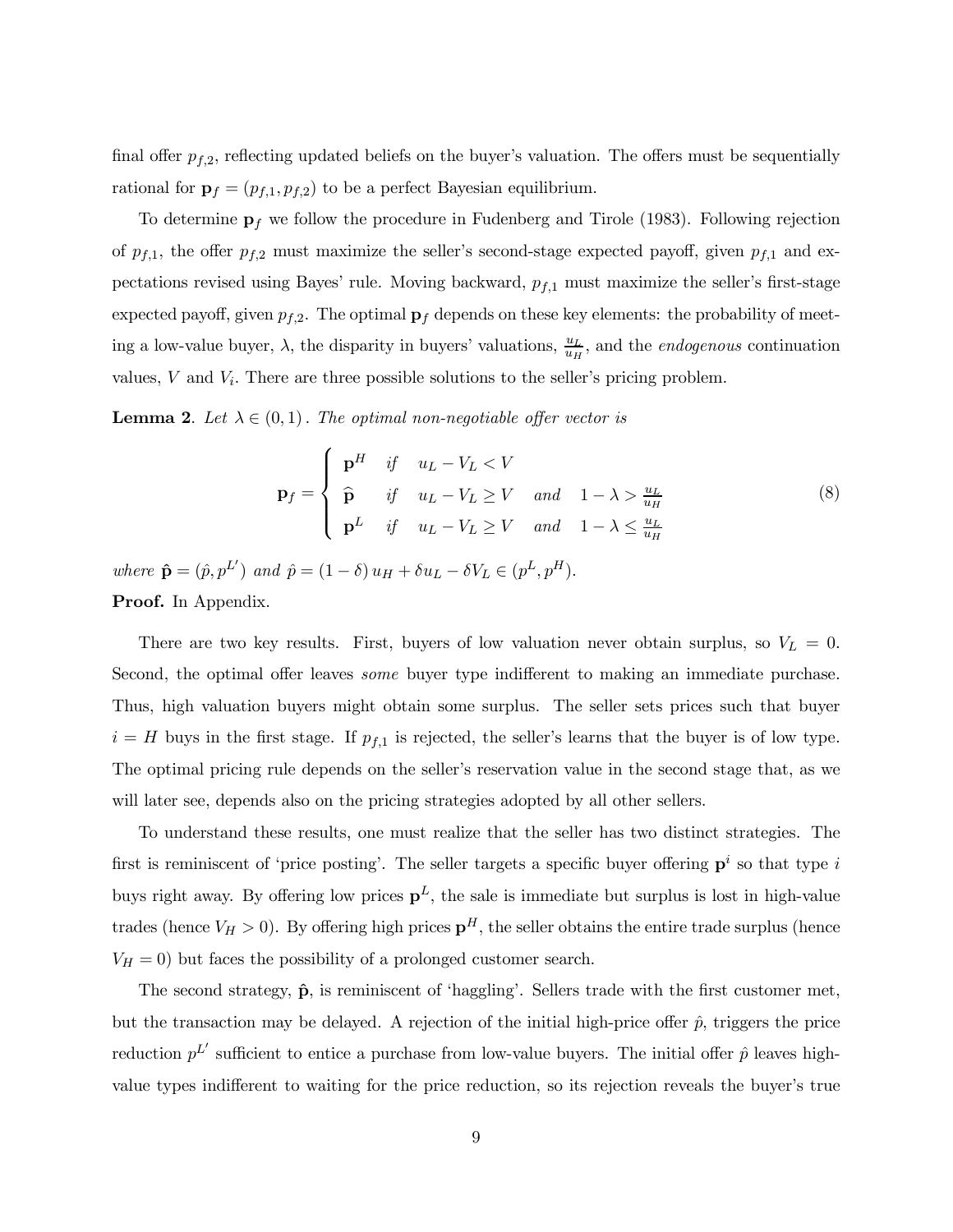(low) value. This screening device is feasible only if delayed low-value trades generate surplus.

The optimal pricing strategy hinges on distribution of types, but also on the continuation values  $V$  and  $V_i$  that, we stress, reflect market-prices expectations. These factors influence the seller's opportunity cost of targeting a single buyer type, instead of both, as follows. Offering  $p<sup>H</sup>$ makes sense when low value consumption generates so little utility that the seller prefers to search repeatedly for high valuation buyers. Otherwise, a new round of search is never justified and the sale takes place at the first encounter. Risking a one-stage delay by, making an initial high-price sales pitch  $\hat{p}$ , is worthwhile in markets that are either dominated by high-value buyers or where some buyers like the good a lot. Otherwise, the seller will choose to sell the good at once by offering  $p<sup>L</sup>$ . In any case, low valuation buyers never earn surplus.

#### 6 Existence of Equilibrium

Having analyzed optimal pricing, we study existence of equilibria starting with a benchmark case.

#### 6.1 The Case of No Commitment

When the promise of negotiations is not credible,  $\pi = 0$  since sellers prefer to make nonnegotiable offers to buyers of known valuation, hence buyers do not reveal it. It follows

Proposition 1. Absent commitment, the following are equilibria:

$$
\mathbf{p}^* = \mathbf{p}_f = \begin{cases} \mathbf{p}^H & \Leftrightarrow \frac{u_L}{u_H} < \bar{u}(\lambda) \\ \hat{\mathbf{p}} & \Leftrightarrow \frac{u(\lambda)}{u_H} < 1 - \lambda \\ \mathbf{p}^L & \Leftrightarrow \frac{1 - \lambda \le \frac{u_L}{u_H}}{\lambda} \end{cases} \tag{9}
$$

where  $0 < \underline{u}(\lambda) < \min\{1 - \lambda, \bar{u}(\lambda)\}\$  and  $\bar{u}(\lambda) < 1 - \lambda$  when  $\lambda < \underline{\lambda}$ .

Corollary 1. Equilibria with high and low prices may coexist;  $p^H$  may coexist with  $\hat{p}$  or  $p^L$ . **Proofs.** See the Appendix, where  $\bar{u}(\lambda)$ ,  $\underline{u}(\lambda)$  and  $\underline{\lambda}$  are also defined.

The proposition confirms our earlier intuition. Low prices,  $p<sup>L</sup>$ , arise in markets where many buyers donít care much for the good sold, or where valuations are quite similar. It is otherwise optimal to raise prices to  $\hat{p}$ , to discriminate between buyers' types, or all the way to  $p^H$ , targeting only high-value trades. Looking at the expressions  $\bar{u}(\lambda)$  and  $\underline{u}(\lambda)$ , we see that sellers offer high prices on a wider range of the parameter space as agents become more patient, or as the proportion of high-valuation buyers increases. The reason is that sellers' option values  $V$  increase and so they will be more inclined to target high-value types.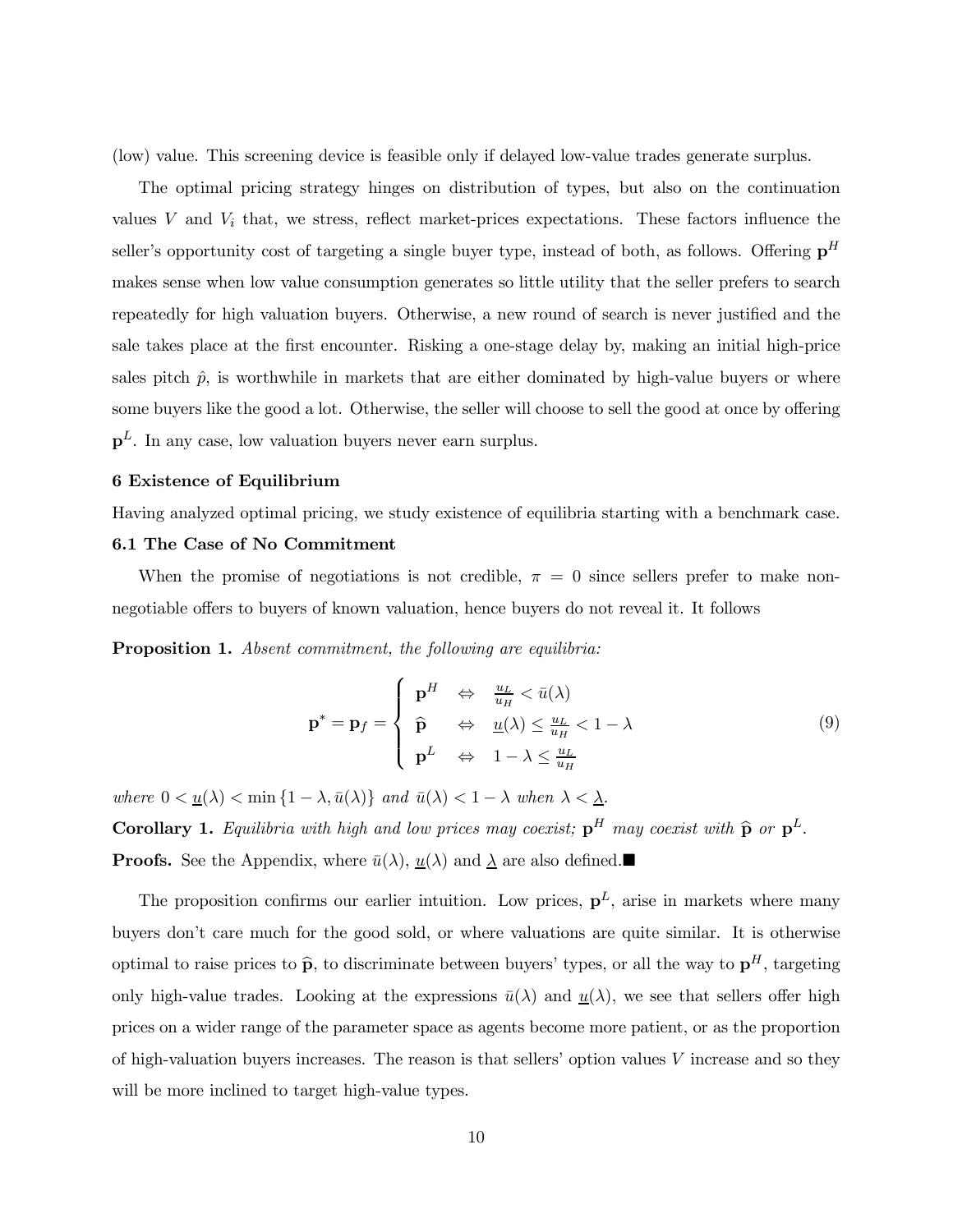The crucial finding is the possibility of multiple equilibria, illustrated in Figure 1 and explained as follows.<sup>7</sup> The lifetime utility of high value buyers, hence their reservation price, reflects the prices expected to prevail on the market (low market prices imply a low reservation price). There is what we call a *price setting externality*, as a seller's ability to trade at a given price is affected by the price selections made by others. Since pricing decisions are uncoordinated, different prices can prevail on otherwise identical markets. The reason is that traders' continuation values depend on the prices that are expected to prevail.

This opens the door to coordination failures in pricing selections, as is dramatically evident in markets where valuations are moderately different (see Figure 1). In this case  $\mathbf{p}^H$  and  $\mathbf{p}^L$  coexist but have very different efficiency levels (see later).<sup>8</sup>

#### 6.2 The Case of Commitment

The equilibrium set is richer because bilateral negotiations can take place. It is easy to prove (see the Appendix) that in equilibrium (3) holds. Obviously, low-value buyers prefer to reveal their type in exchange for the ability to make an initial offer. Thus, should a buyer choose not to negotiate, the seller would optimally offer  $\mathbf{p}_f = \mathbf{p}^H$ . Since  $p_{n,1}^H < p^H$ , then high value buyers would prefer to engage in bilateral negotiations. We prove the following

**Proposition 2.** With commitment, an equilibrium with bilateral negotiations where  $p_{n,1}^i = \delta V + \delta V$  $\delta\theta(u_i-V_i-V)$  exists for intermediate values  $\frac{u_L}{u_H}$ , and sufficiently large  $\delta$  and  $\theta$ . Otherwise, only equilibria with non-negotiable offers  $\mathbf{p}_f$  exist.

Corollary 2. Equilibria with and without negotiated offers can coexist.

**Proofs.** See the Appendix.■

Commitment enriches the equilibrium set, since sellers *might* have an incentive to share the surplus with buyers who reveal their valuation. In this case both traders earn surplus, as  $\delta V$  <

<sup>&</sup>lt;sup>7</sup>Technically, when  $\underline{u}(\lambda) \leq \frac{u_L}{u_H} < \overline{u}(\lambda)$ , then  $\mathbf{p}^H$  and  $\widehat{\mathbf{p}}$  coexist if  $\lambda \leq \underline{\lambda}$ , while  $\mathbf{p}^H$  and  $\mathbf{p}^L$  coexist if  $\lambda \geq \underline{\lambda}$  and  $\frac{u_L}{u_H} > 1 - \lambda$ . When  $\bar{u}(\lambda) \leq \frac{u_L}{u_H}$  then  $\hat{p}$  is unique if  $\lambda < \underline{\lambda}$  and  $\bar{u}(\lambda) \leq \frac{u_L}{u_H} < 1 - \lambda$ , while  $p^L$  is unique if  $\lambda \geq \underline{\lambda}$ . Note that  $\hat{\mathbf{p}}$  cannot coexist with  $\mathbf{p}^L$  since offering  $\hat{\mathbf{p}}$  makes sense only under minimal risk of trade delays (small  $\lambda$ ), the opposite of what is required for  $\mathbf{p}^L$  to arise. The numerical illustrations are for  $\delta = 0.95$ ,  $\sigma = 0.6$ , and  $\alpha = 0.7$ .

<sup>&</sup>lt;sup>8</sup>If agents remained in the market indefinitely, trading repeatedly, they would never change state and their reservation prices would not depend on continuation payoffs. Here pricing and trading decisions would be independent of the agent's continuation value, and would only hinge on his period utility. Hence, strategic complementarities are absent, and multiple equilibria are impossible when there are no flows of traders in and out of the market.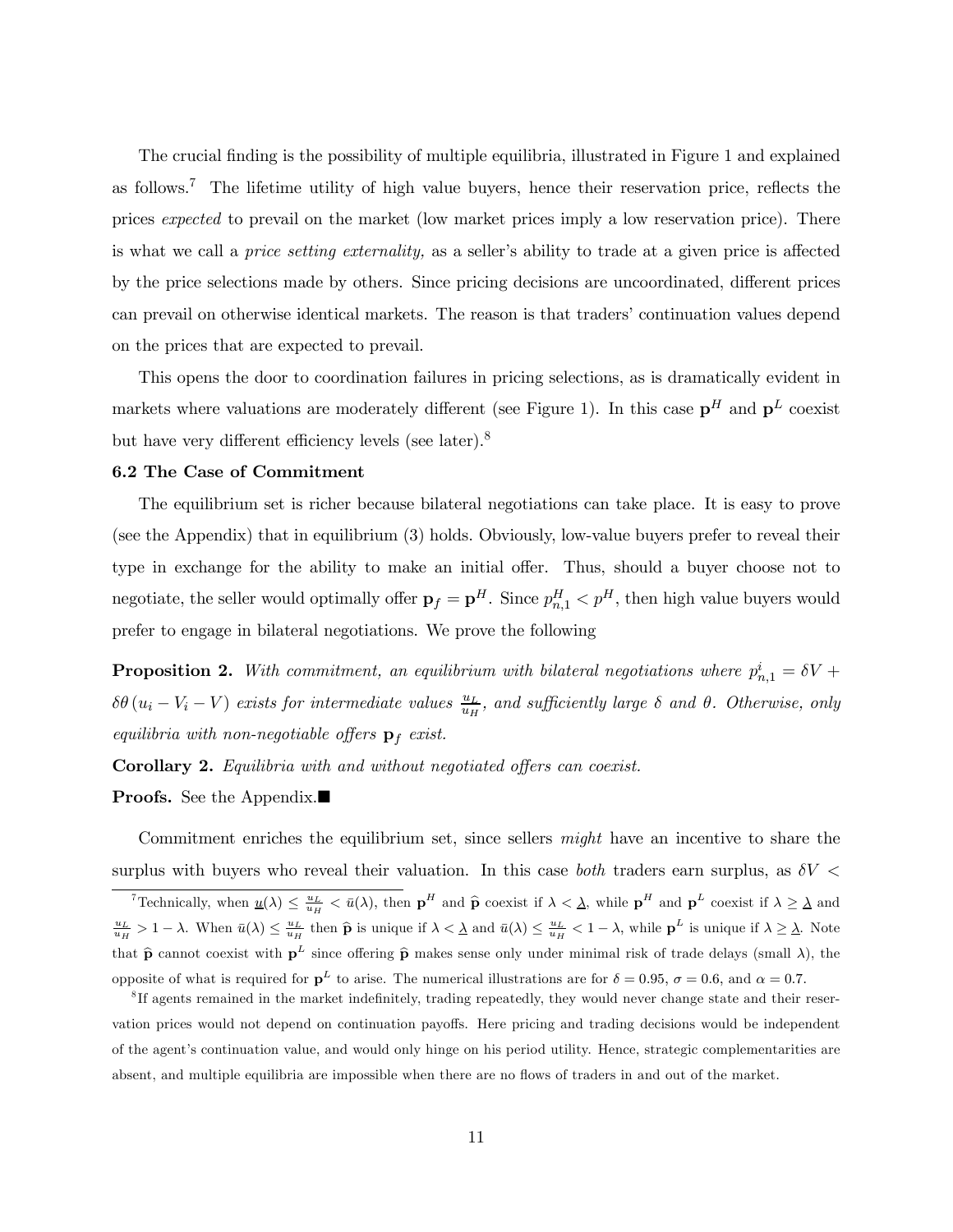$p_{n,1}^i < p^i$ . The buyer gets surplus since he makes the first offer, while the seller gets more than his reservation price, even in low-value matches, or otherwise he would turn to offering  $p<sup>H</sup>$ .

The need for intermediate  $\frac{u_L}{u_H}$  reflects our prior discussion of haggling by setting  $\mathbf{p}^* = \mathbf{p}_f = \widehat{\mathbf{p}}$ . The seller has an incentive to discriminate across buyers, by means of negotiations, only if there is sufficient heterogeneity in buyers' valuations. We emphasize that the bounds on  $\frac{u_L}{u_H}$  depend on λ, as in the case of non-negotiable offers (see appendix). The requirement for large δ and θ is also quite intuitive. Greater patience or a greater facility at making counteroffers give the seller a stronger 'bargaining position.' Therefore, the buyer's initial offer rises in  $\delta$  and  $\theta$ . This gives the seller a greater incentive to negotiate, as he can acquire information about the buyer's type, quite cheaply (Figure 2 illustrates equilibria when  $\theta = 0.8$ ).

Because reservation values are endogenous and reflect expectations of market prices, equilibrium multiplicity may arise. It is of particular interest to note that each of the two trading mechanisms may emerge in equilibrium. Indeed, it is 'as if,' haggling takes place, as different buyers pay different prices. The reason is that if sellers intend to price discriminate, extracting a higher price from high-value customers, they can overcome private information obstacles in one of two ways. Sellers can elicit information *indirectly*, as part of a trading process where the buyer responds to a sequence of declining offers. Here the seller relinquishes surplus only to high-value buyers, but trading delays are possible. Alternatively, the seller can elicit information directly from buyers, compensating them for it, by letting them make the initial offer, and possibly a counter-offer. Here prices increase in the buyerís valuation, delays are avoided, but surplus is shared in every trade.

From an efficiency perspective, eliciting information directly from the buyer appears to be preferable. This eliminates the incidence of trading delays, so that no surplus is dissipated. However the equilibrium course of action hinges on market expectations. If prices are expected to be above  $p^L'$ , for example, sellers have no incentive to reward buyers for information, and no one will negotiate. Thus, one question remains. How do equilibria compare in terms of social efficiency?

#### 6.3 Efficiency

Let average welfare  $W(\mathbf{p})$  measure efficiency. Given the equilibrium price  $\mathbf{p}^* = \mathbf{p}$ 

$$
W(\mathbf{p}) = \lambda V_L(\mathbf{p}) + (1 - \lambda)V_H(\mathbf{p}) + V(\mathbf{p}).
$$

Two key components influence  $W(\mathbf{p})$ . The first is the relative ease of trade for sellers and buyers. In a seller's market,  $\sigma > \alpha$ , sellers trade more frequently than buyers hence the efficiency criterion W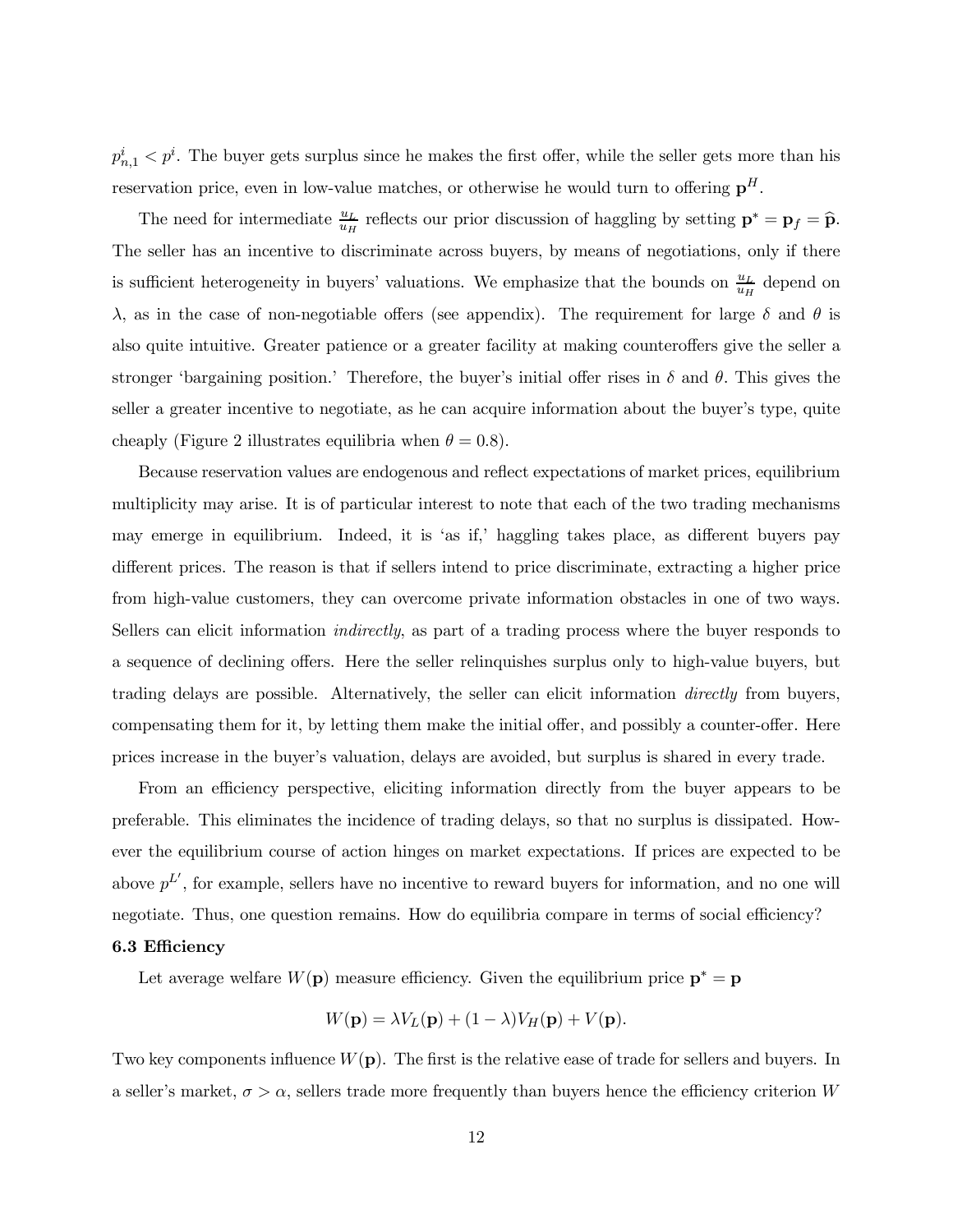is 'biased' in favor of sellers. The opposite holds in a buyer's market,  $\sigma < \alpha$ . Valuation differentials also matter in ranking outcomes. For instance, selling to those who value minimally the good makes little sense, in terms of average welfare, when there are many buyers who like the good a lot.

To disentangle these two separate components affecting  $W$ , we first study the case where traders face identical matching probabilities,  $\sigma = \alpha$  (details are in the appendix). Here

$$
W(\mathbf{p}^H) < W(\hat{\mathbf{p}}) < W(\mathbf{p}_n) = W(\mathbf{p}^L) \quad \text{if } \frac{u_L}{u_H} \text{ is large}
$$
\n
$$
W(\hat{\mathbf{p}}) < W(\mathbf{p}^H) < W(\mathbf{p}_n) = W(\mathbf{p}^L) \quad \text{if } \frac{u_L}{u_H} \text{ is moderate}
$$
\n
$$
W(\hat{\mathbf{p}}) < W(\mathbf{p}_n) = W(\mathbf{p}^L) < W(\mathbf{p}^H) \quad \text{if } \frac{u_L}{u_H} \text{ is small}
$$

Mechanisms eliciting immediate purchases by everyone,  $p^L$  or  $p_n$ , are equivalent as they generate identical surplus (the way it is shared does not affect average welfare). They are socially preferred if disparity in valuations is small, as higher prices would only dissipate surplus either form trade delays (as when  $p=p$ ) or no trade (as when  $p = p<sup>H</sup>$ ). W cannot be a maximum when  $p = \hat{p}$  as this creates additional market frictions, in the form of trading delays. Thus, it is dominated by either  $\mathbf{p}_n$  or  $\mathbf{p}^L$ . However,  $\mathbf{p}^H$  maximizes average welfare when low-value trades generate little surplus. as goods should go only to high-value buyers, in such a market.

When  $\sigma$  and  $\alpha$  differ by small amounts, the ranking of outcomes is generally similar (see the Appendix). A key difference is that, if high and low valuations are not far apart,  $p^L$  is socially preferred in a sellers' market, but  $\mathbf{p}_n$  is preferred in a buyer's market. Intuitively, when buyers get to do a lot of trading, relative to sellers, every buyer should earn some surplus, which can be accomplished through negotiations. In a seller's market, the reverse is true.

We conclude that the possibility to exploit commitment in order to carry out bilateral negotiations, is not necessarily optimal. However, it can be beneficial in one of two ways. In markets where sellers want to discriminate among heterogeneous buyers, the possibility to commit to bilateral negotiations has the potential to eliminate wasteful trading delays, (since  $\mathbf{p} = \mathbf{p}_n$  may coexists with  $\mathbf{p}_f = \hat{\mathbf{p}}$ , while  $\mathbf{p}_f = \mathbf{p}^L$  does not coexist with  $\mathbf{p}_f = \hat{\mathbf{p}}$ ). Furthermore, in a buyers' market the possibility to commit to negotiations can help allocate the gains from trade more efficiently, compared to trading mechanisms based on non-negotiable offers.

#### 7 Conclusion

We have endogenized the trading mechanism in an economy with random short-lived matches between heterogeneous buyers and homogeneous sellers. We have studied how heterogeneity and the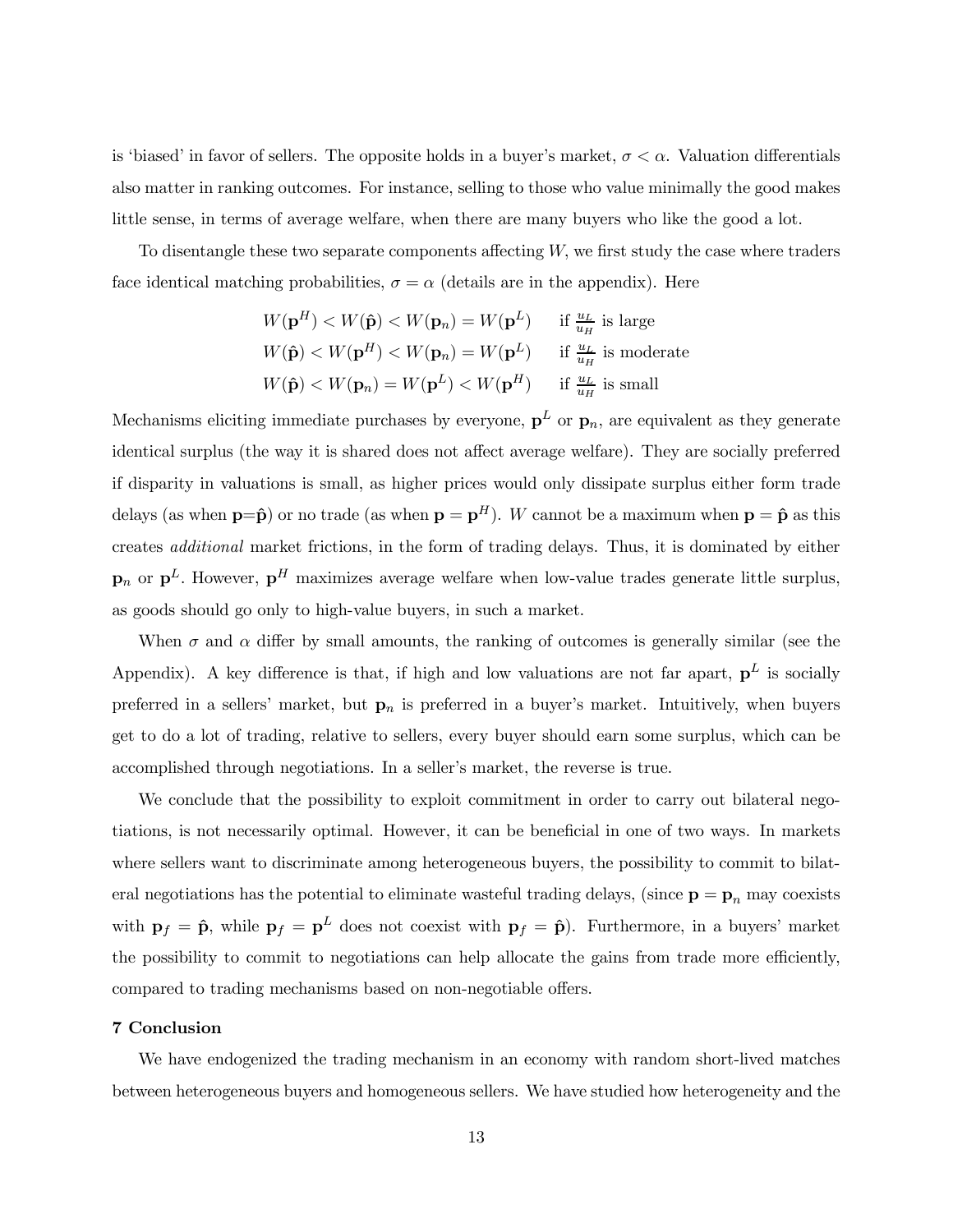traders' continuation values–which are endogenous–influence the sellers' choice of trade mechanism.

Sellers trade off the probability of an immediate sale against the surplus expected from it, choosing whether to trade with everyone and how quickly. In equilibrium sellers may simply target one buyer type via non-negotiable offers (price posting), or may price discriminate (haggling). When sellers expect 'small' gains from sales to some buyer type, they target only the other type, via a non-negotiable price that extracts his entire surplus. This market resembles one in which sellers 'post prices.' Else, the seller will trade with both buyer types, but at different prices–as if they 'haggled.' This can be done by making a sequence of non-negotiable offers or-to avoid trade delays-by committing to sharing the surplus with buyers who reveal their valuation.

A price setting externality arises because of a strategic complementarity in the sellersí pricing choices. Since individual pricing selections must take into account option values that reflect the prices expected to prevail on the market, equilibrium multiplicity and coordination failures may result.

Extensions could include mixed strategies, directed search, or more general trading mechanisms, to study links between price dispersion and trade mechanism heterogeneity.

#### Appendix

#### Proof of Lemma 1

Consider a bilateral bargaining match with a buyer of known valuation i. Suppose the offers generate surplus in the second stage of the match,  $u_i - V_i - V \geq 0$ . In this case the seller is expected to participate in a second stage, should he refuse the initial offer. Then the optimal first stage offer made by the buyer,  $p_{n,1}^i$ , must solve

$$
p_{n,1}^i - \delta V = \delta \left[ \theta \left( p^{i'} - V \right) + (1 - \theta) (p_{n,2}^i - V) \right].
$$

Note that  $p^{i'}$  is the seller's optimal counter-offer in the second stage. It takes away the buyer's surplus. In the second stage the buyer will offer  $p_{n,2}^i = V$ , i.e. the seller's reservation value. The solution is  $p_{n,1}^i = \delta V + \delta \theta (u_i - V_i - V)$ .

Now suppose surplus cannot be generated in the second stage of the match,  $u_i - V_i - V \leq 0$ . Then clearly  $p_{n,1}^i = \delta V$ . Since  $p_{n,1}^i \ge \delta V$ , the seller always trades. The worse case scenario for a buyer is  $\theta = 1$ , when he cannot make a counter-offer. Here  $p_{n,1}^i = \delta u_i - \delta V_i < u_i - \delta V_i$ . This implies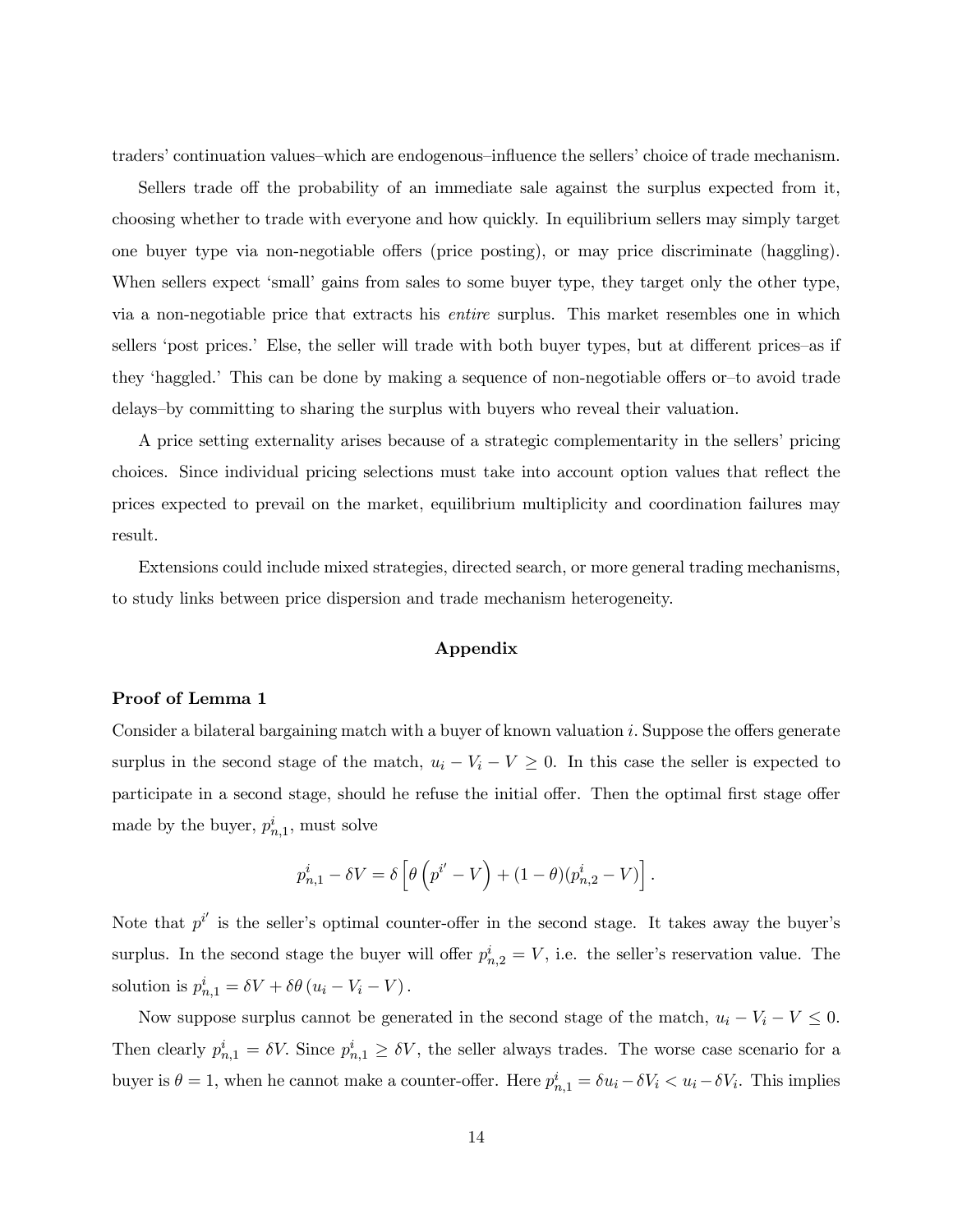that  $p_{n,1}^i < p^i$ , so buyer i has also some surplus when he negotiates. Thus both buyer and seller are willing to trade at price  $p_{n,1}^i$ . When negotiations take place

$$
\delta V_i = \begin{cases} \n\frac{\alpha (1-\theta) \left[ \frac{(1-\delta \theta) u_i}{1-\theta} - \delta V \right]}{r + \alpha (1-\theta)} & \text{if } p_{n,1}^i > \delta V \\
\frac{\alpha}{r + \alpha} (u_i - \delta V) & \text{if } p_{n,1}^i = \delta V\n\end{cases} \tag{10}
$$

Notice that  $\delta(r+\alpha) > \alpha$  always (note that  $r\delta = (1-\delta^2)/\delta$ ). Since  $V \geq 0$ , then  $u_H - V_H >$  $u_L - V_L > 0$ . This implies that  $p_{n,1}^H > p_{n,1}^L$ .

The lifetime utility to a seller, under negotiations is  $V = V_n$  where

$$
V_n = \begin{cases} \frac{\theta \sigma}{r + \theta \sigma} \left[ \lambda \left( u_L - V_L \right) + (1 - \lambda) \left( u_H - V_H \right) \right] & \text{if } p_{n,1}^i > \delta V \ \forall i \\ \frac{\theta \sigma (1 - \lambda)}{r + \theta \sigma (1 - \lambda)} \left( u_H - V_H \right) & \text{if } p_{n,1}^H > p_{n,1}^L = \delta V \end{cases}
$$
(11)

Here  $u_H - V_H > V$  when  $p_{n,1}^H > p_{n,1}^L = \delta V$  and  $p_{n,1}^i > \delta V$   $\forall i$ . Notice that (i)  $u_H - V_H > \frac{\theta \sigma(1-\lambda)}{r + \theta \sigma(1-\lambda)}$ and (ii)  $u_H - V_H > \frac{\theta \sigma}{r + \theta \sigma} [\lambda (u_L - V_L) + (1 - \lambda) (u_H - V_H)]$  since  $u_H - V_H > u_L - V_L$ .

#### Proof of Lemma 2

With no loss in generality let  $p_{f,1} = p_1$  and  $p_{f,2} = p_2$ . Let  $0 < \lambda < 1$ . Conjecture that

$$
u_H - \delta V_H \ge u_L - \delta V_L > \delta V \tag{12}
$$

holds.<sup>9</sup> Because we are focusing only on pure strategies, and because future utility is discounted. we also conjecture that if in equilibrium the seller targets high-valuation buyers, then  $p_1$  is chosen such that  $\beta_1^H = 1$ , i.e. a high-valuation buyer trades with certainty in the first stage.<sup>10</sup> We verify these conjectures below.

Suppose  $p_1$  has been rejected. Clearly it is not optimal for the seller to offer a  $p_2$  that leaves surplus to *every* buyer type, hence  $p_2 \in \left\{ p^L', p^{H'} \right\}$ .

<sup>&</sup>lt;sup>9</sup>The other cases do not generate asymmetric information, in equilibrium. If max  ${u_L - \delta V_L, u_H - \delta V_H} < \delta V$  no trade ever takes place as no match creates surplus. If surplus exists only in one type of match, only one buyer type buys, doing so in the first stage since the seller knows exactly what type to target, i.e.  $\mathbf{p} = \mathbf{p}^i$ . The reason is simple. In the stage game the price has to be greater than  $\delta V$  (from (4)). If  $u_L - \delta V_L < \delta V < u_H - \delta V_H$  then  $p_2 = p^{H'}$  and  $p_1 = p^H$ . In this case, type H accepts  $p_1$ , while type L never accepts. For a similar reason type L accepts the offer  $p_1 = p^L$ , while type H never accepts if  $u_H - \delta V_H < \delta V < u_L - \delta V_L$ .<br><sup>10</sup>Given that the seller targets high-valuation buyers, it is clearly suboptimal to pick  $p_1$  such that the high valuation

buyer refuses the first-stage offer, but accepts the second stage offer.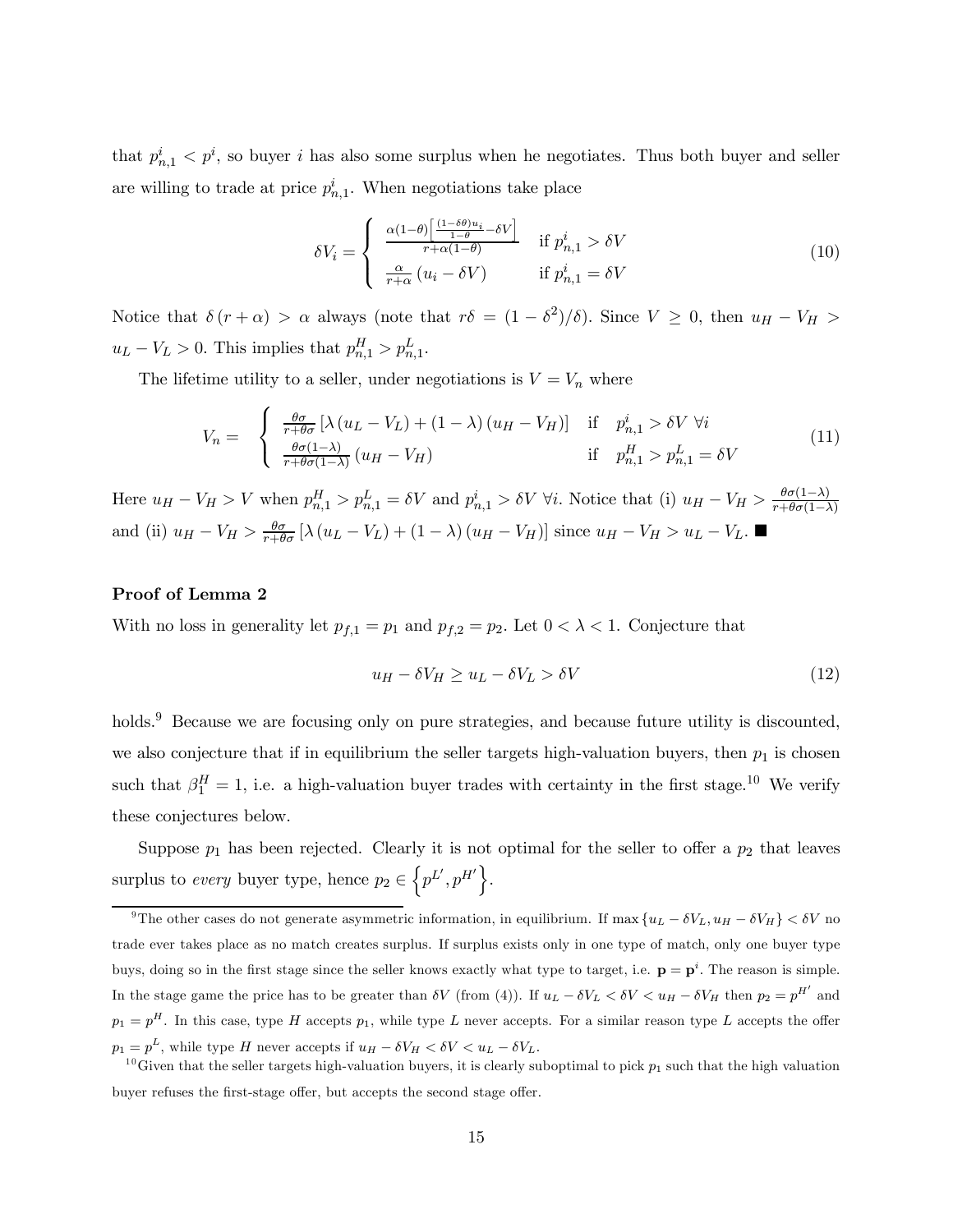Suppose  $p_2 = p^L'$ . Clearly, only  $p_2 \leq p^{i'}$  is accepted by *i*. Now think about  $p_1$ . Only  $p_1 \leq p^L$  is accepted in the first stage by buyer  $L$ . Hence, the key is to understand what an  $H$  buyer will do in the first stage. If  $p_1 = p^L$ , then both types accept the first-stage offer. The problem is that the high-valuation buyer earns surplus, at the seller's expense.

Thus, suppose the seller selects  $p_1 > p^L$ . If he is facing buyer L, he rejects it. Given this the seller cannot be certain if it is a low- or a high-valuation buyer. The reason is that the  $H$  buyer might also prefer to refuse  $p_1$  if  $p_2$  is more advantageous. Thus, the seller updates his belief that the buyer is L, call this updated probability  $\lambda'$ , using Bayes' rule:

$$
\lambda^{'} = \frac{\Pr[p_1 \text{ refused}|i=L] \cdot \Pr[i=L]}{\Pr[p_1 \text{ refused}|i=L] \cdot \Pr[i=L] + \Pr[p_1 \text{ refused}|i=H] \cdot \Pr[i=H]} = \frac{\lambda}{1 - (1 - \lambda)\beta_1^H} \geq \lambda
$$

Obviously,  $\lambda' - \lambda > 0$  since a rejection has occurred.<sup>11</sup>

What should the seller do? Recall that  $p_2 = p^L$  or  $p_2 = p^H$  are the two possible choices. Thus, suppose she offers  $p^{H'}$ , to leave the high valuation buyer indifferent. The associated secondstage undiscounted seller's expected payoff is then  $\lambda' V + (1 - \lambda') p^{H'}$ . Thus, there are two cases to consider based on whether  $p^{L'} > \lambda' V + (1 - \lambda') p^{H'}$  holds or not.

Given our conjecture that in equilibrium  $p_1$  is chosen to induce  $\beta_H = 1$ , then  $\lambda' = 1$ . That is, if  $p_1$  is refused the seller knows for sure that the buyer is a low type. Thus,  $\lambda' V + (1 - \lambda') p^{H'} = V$ , the seller's her reservation value. It is obvious that offering  $p_2 = p^L$  is better than choosing  $p^H$ iff  $p^{L'} \geq V$  as in this case  $p_2 = p^{L'}$  gives the seller a larger payoff. Otherwise, the seller optimally offers  $p^{H'}$ . We discuss the two cases below.

1.  $p^L' \ge V \Rightarrow u_L - V_L \ge V$ 

Here the seller prefers to offer  $p_2 = p^L'$ . Moving backward, let  $\hat{p}$  denote the highest  $p_1$  that is accepted by type H, when he expects  $p_2 = p^L$ . Thus,  $\hat{p}$  must satisfy  $u_H - \hat{p} - \delta V_H =$  $\delta(u_H - p^{L'} - V_H)$ , implying  $\hat{p} = u_H - \delta(u_H - u_L + V_L)$ . It is evident that  $\hat{p} > p^L$ .

What is then the optimal  $p_1$ ? There can be two cases:  $p_1 = p^L$ , accepted by every buyer, or <sup>11</sup>Note that we use  $Pr[i = L] = \lambda$  without loss in generality. This would not be possible if buyer's i willingness to enter the trading game, say the probability  $\eta_i(\mathbf{p})$ , hinged on the offers **p** expected in the match. This could be the case if buyers could search once more during the period, or if there were an implicit cost to entering the trading match, for instance. In these cases the seller's 'prior' that the buyer is of low type, call it  $\Lambda$ , must be consistent with the (known) distribution of types and the buyers' equilibrium strategies. Using Bayes' rule  $Pr[i=L] \equiv \Lambda = \frac{\lambda \eta_L(\mathbf{p})}{\lambda \eta_L(\mathbf{p}) + (1-\lambda)\eta_H(\mathbf{p})}$ . Therefore  $\Lambda = \lambda$  in our case, since  $\eta_i(\mathbf{p})=1$   $\forall i$ .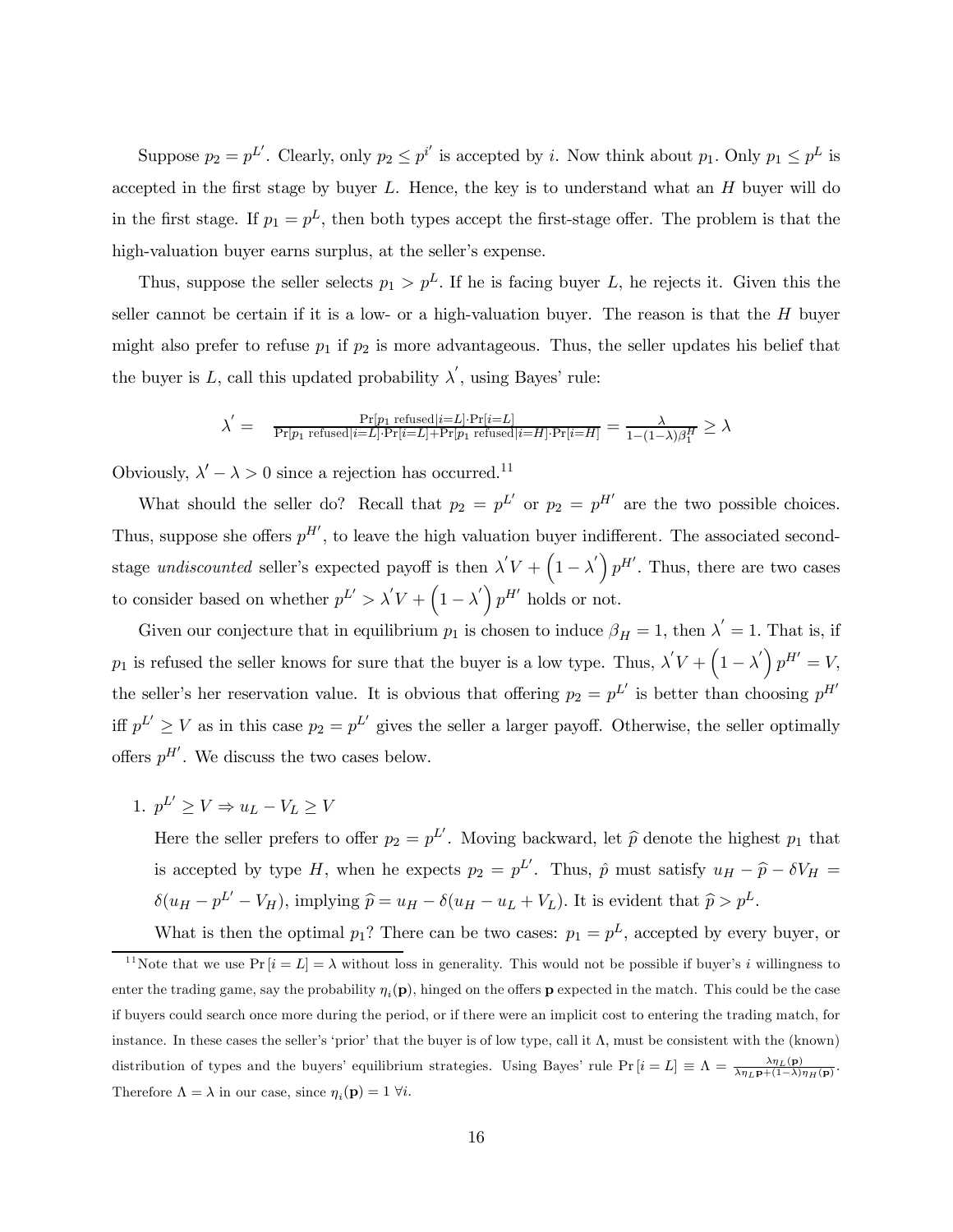$p_1 = \hat{p}$ , accepted only by buyer H. In this case the seller's beginning-of-trade payoffs are:

$$
s(\mathbf{p}) = \begin{cases} p^{L} & = u_{L} - \delta V_{L} & \text{if } \mathbf{p} = \mathbf{p}^{L} \\ (1 - \lambda)\hat{p} + \lambda \delta p^{L'} & = \delta u_{L} + (1 - \lambda)(1 - \delta) u_{H} - \delta V_{L} & \text{if } \mathbf{p} = \hat{\mathbf{p}} \end{cases}
$$
(13)

Comparing the payoffs from the two strategies,  $\mathbf{p} = \hat{\mathbf{p}}$  if  $(1 - \lambda) u_H > u_L$ , and  $\mathbf{p} = \mathbf{p}^L$ otherwise.

### 2.  $p^{L'} < V \Rightarrow u_L - V_L < V$

Here the seller prefers to offer  $p_2 = p^{H'}$  because selling to a low type would generate a surplus loss. What should be  $p_1$ ? Focus on  $p_1 > p^L$ , since  $p_1 = p^L$  implies there is never a second stage (all buyers accept it). The seller should not offer  $p<sup>L</sup> < p<sub>1</sub> < \hat{p}$ , as this leaves buyer H some surplus (reason: if  $p_1 = \hat{p}$  makes buyer H indifferent when  $p_2 = p^L$ , then he will strictly prefer it when  $p_2 > p^L$ ). But then, if it is optimal to target the buyer H in the second stage, it must be optimal to target him in the first stage, i.e.  $p_1 = p^{H.12}$  The buyer accepts it equilibrium (the seller can lower the price a bit, otherwise). Hence  $\mathbf{p} = \mathbf{p}^H$  is optimal and

$$
s(\mathbf{p}^{\mathbf{H}}) = \lambda \delta V + (1 - \lambda) p^H = \lambda \delta V + (1 - \lambda) (u_H - \delta V_H)
$$
 (14)

From the discussion above it follows that

$$
b_L(\mathbf{p}) = \begin{cases} u_L - p^L &= \delta V_L & \text{if } \mathbf{p} = \mathbf{p}^L \\ \delta(u_L - p^L') &= \delta V_L & \text{if } \mathbf{p} = \hat{\mathbf{p}} \\ \delta V_L & \text{if } \mathbf{p} = \mathbf{p}^H \\ u_H - p^L &= u_H - u_L + \delta V_L & \text{if } \mathbf{p} = \mathbf{p}^L \\ u_H - \hat{p} &= \delta(u_H - u_L) + \delta V_L & \text{if } \mathbf{p} = \hat{\mathbf{p}} \\ u_H - p^H &= \delta V_H & \text{if } \mathbf{p} = \mathbf{p}^H \end{cases} \tag{15}
$$

are the buyer's net period utilities in each possible equilibrium. Notice that  $(13)-(15)$  verify the validity of (12), and that the seller always offers a  $p_1$  such that  $\beta_H = 1$ , as conjectured.

#### Proof of Proposition 1 and Corollary 1

<sup>&</sup>lt;sup>12</sup>Reason: we have seen that a rejection of  $p_1$  implies an *increase* in the probability the buyer is L. If it is optimal to target the high buyer in the second stage, despite it being now less likely that the partner is H, it must be optimal to target  $H$  in the first stage, when it is *more* likley the buyer is  $H$ .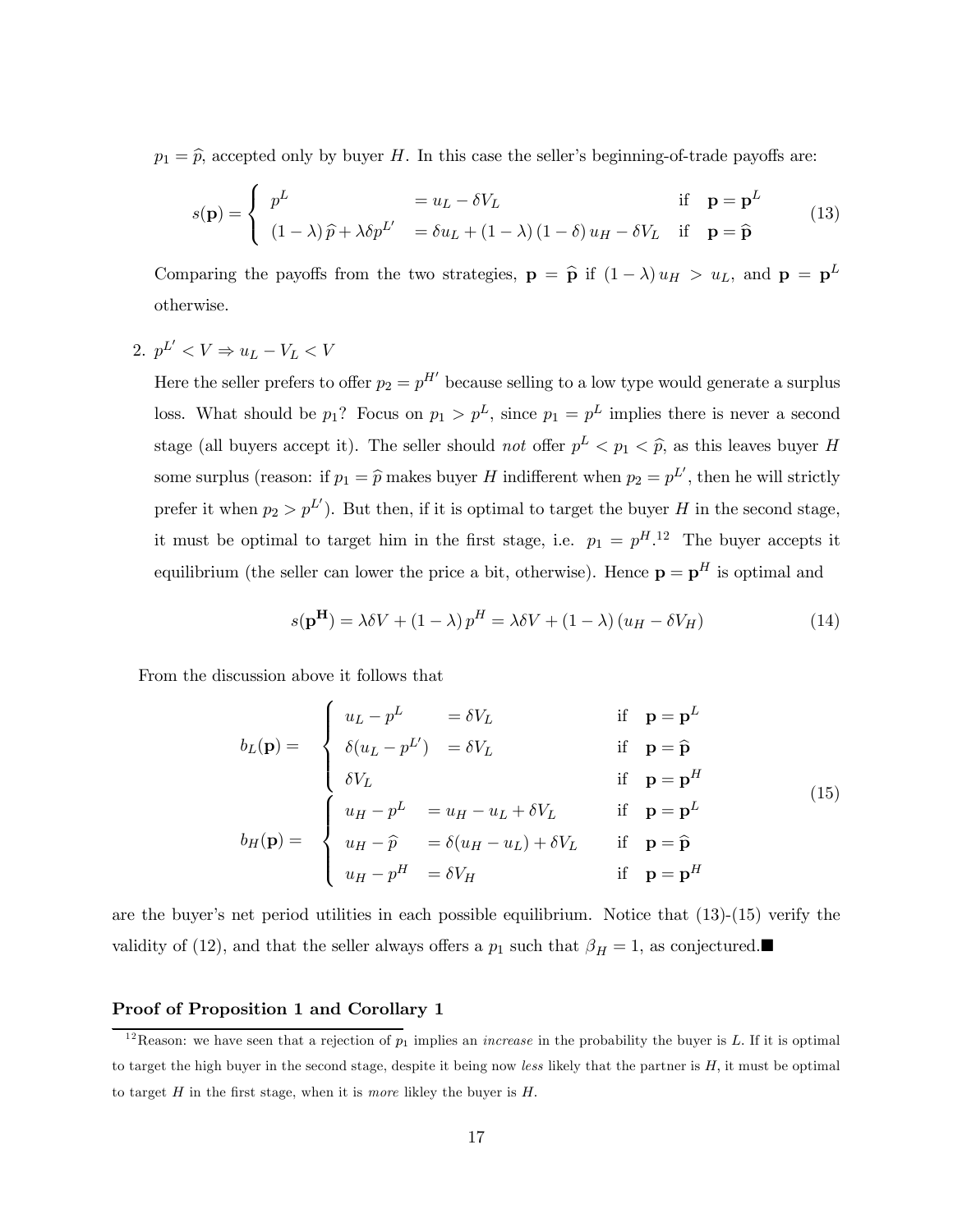Here  $\pi^* = 0$  hence  $V = V_f$ . Consider an equilibrium  $\mathbf{p}^* = \mathbf{p}_f$ , calculate the value functions, and check (2) and (8) (all other conditions are satisfied). Using  $\mathbf{p}^i$ ,  $s(\mathbf{p})$  and  $b_i(\mathbf{p})$ , then  $V_L = 0$  and

$$
\delta V_H = \begin{cases}\n\frac{\alpha (u_H - u_L)}{r + \alpha} & \text{and} \quad \delta V = \begin{cases}\n\frac{\sigma u_L}{r + \sigma} & \text{if } \mathbf{p}_f = \mathbf{p}^L \\
\frac{\sigma}{r + \sigma} \left[ \delta u_L + (1 - \lambda) (1 - \delta) u_H \right] & \text{if } \mathbf{p}_f = \hat{\mathbf{p}} \\
0 & \text{if } \mathbf{p}_f = \mathbf{p}^H\n\end{cases}
$$
\n(16)

Consider each possible equilibrium  $\mathbf{p}^H$ ,  $\widehat{\mathbf{p}}$  and  $\mathbf{p}^L$ , separately.

Let  $\mathbf{p}_f = \mathbf{p}^H$ . From (8),  $\mathbf{p}^H$  is individually optimal if  $u_L - V_L < V$ . This amounts to

$$
\frac{u_L}{u_H} < \bar{u}(\lambda) \equiv \frac{\sigma(1-\lambda)}{r\delta + \delta\sigma(1-\lambda)}.
$$

Here (i)  $\bar{u}(\lambda)$  is decreasing in  $\lambda$ ,  $0 < \bar{u}(\lambda) < \frac{\sigma}{\delta(r+\sigma)}$  and  $\lim_{\lambda \to 1}$  $\bar{u}(\lambda)=0$ ; (ii)  $\bar{u}(\lambda)$  decreases in r with lim  $\lim_{r\to 0} \bar{u}(\lambda) = 1$ , since  $r\delta \to 0$  as  $r \to 0$ ; (iii)  $\bar{u}(\lambda) > 1 - \lambda$  if  $\lambda > \lambda = \frac{r+\sigma}{\sigma} - \frac{1}{\delta}$ .

Let  $\mathbf{p}_f = \widehat{\mathbf{p}}$ . From (8),  $\widehat{\mathbf{p}}$  is individually optimal if  $u_L - V_L \geq V$  and  $1 - \lambda > \frac{u_L}{u_H}$ . These imply

$$
\underline{u}(\lambda) \equiv \frac{\sigma(1-\delta)(1-\lambda)}{r\delta} \le \frac{u_L}{u_H} < 1 - \lambda
$$

where  $\underline{u}(\lambda)$  is decreasing in  $\lambda$ ,  $0 < \bar{u}(\lambda) < \frac{\sigma(1-\delta)}{r\delta}$  and  $\lim_{\lambda \to 1} \bar{u}(\lambda) = 0$ . Note  $\underline{u}(\lambda) < 1 - \lambda$  iff  $\sigma < \frac{r\delta}{1-\delta} = \frac{1+\delta}{\delta}$ , always satisfied since  $\frac{1+\delta}{\delta} > 1$  and  $\sigma < 1$ . Also,  $\bar{u}(\lambda) > u(\lambda)$ , since  $r\delta^2 = 1 - \delta^2$ , and  $\bar{u}(\lambda) < 1 - \lambda$  if  $\lambda < \underline{\lambda}$ . Thus  $\mathbf{p}_f = \mathbf{p}^H$  and  $\mathbf{p}_f = \widehat{\mathbf{p}}$  coexist if  $\underline{u}(\lambda) \le \frac{u_L}{u_H} \le \bar{u}(\lambda)$  and  $\lambda < \underline{\lambda}$ .

Let  $\mathbf{p}_f = \mathbf{p}^L$ . From (8),  $\mathbf{p}^L$  is individually optimal if  $1 - \lambda \leq \frac{u_L}{u_H}$  and  $u_L - V_L \geq V$ , rearranged as  $\sigma < \frac{r\delta}{1-\delta} = \frac{1+\delta}{\delta}$ , always holding. Thus, we need  $\frac{u_L}{u_H} \ge 1 - \lambda$ . This implies  $\mathbf{p}_f = \mathbf{p}^L$  and  $\mathbf{p}_f = \widehat{\mathbf{p}}$ cannot coexist. Since  $\bar{u}(\lambda) \geq 1 - \lambda$  when  $\lambda \geq \underline{\lambda}$ , then  $\mathbf{p}_f = \mathbf{p}^L$  and  $\mathbf{p}_f = \mathbf{p}^H$  coexist when  $\lambda \geq \underline{\lambda}$ .

#### Proof of Proposition 2 and Corollary 2

We first prove (3) holds, given commitment. From (8),  $p_{f,1} \geq p^L$  and  $p_{f,2} \geq p^{L'}$ . Since  $p_{n,1}^L < p^L$ , (3) holds strictly for  $i = L$ . Suppose (3) does not hold for  $i = H$ . Using the definition of  $b^{i}(\mathbf{p})$ , it must be that  $p_{n,1}^H > \min\{p_{f,1}, \delta p_{f,2} + u_H(1-\delta)\}\)$ . This is impossible: a refusal to negotiate tells the seller that the buyer's type is  $i = H$ . Then, the seller would optimally set  $\mathbf{p}_f = \mathbf{p}^H$ , a contradiction.

If  $\pi^* = 0$  the value functions must satisfy  $V_L = 0$  and (16).

If  $\pi^* = 1$ , then (11) implies  $p_{n,1}^H > p_{n,1}^L = \delta V$  only if  $u_L - V_L \leq V$ . Using (10)-(11) this is

$$
\frac{u_L}{u_H} \leq \underline{u}(\lambda) = \frac{\theta \sigma (1 - \lambda)}{r + \alpha (1 - \theta) + \theta \sigma (1 - \lambda)}.
$$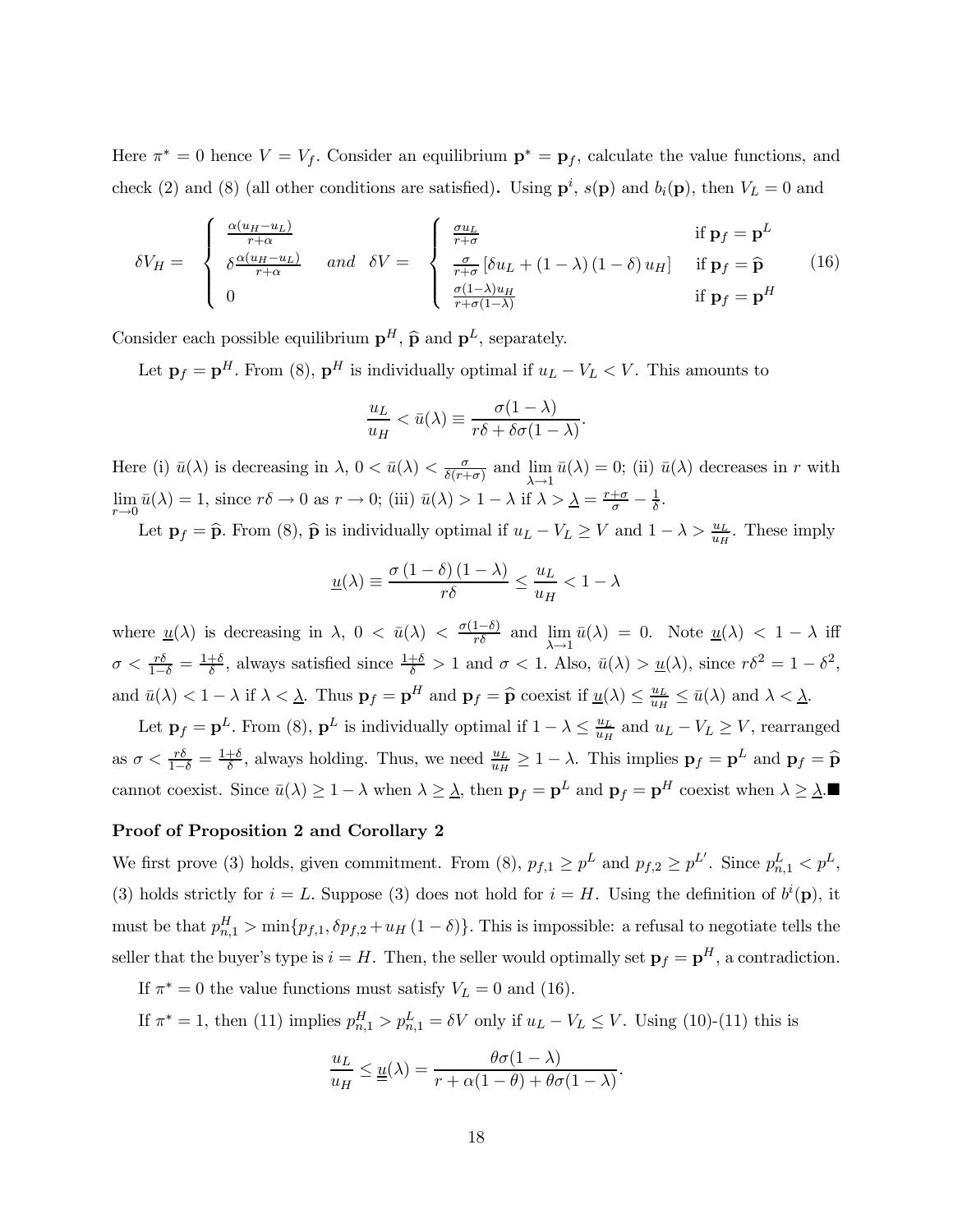By continuity, if  $\frac{u_L}{u_H} > \underline{u}(\lambda)$  then  $u_L - V_L > V$  so that  $p_{n,1}^i > \delta V$   $\forall i$ . Notice  $0 < \underline{u}(\lambda) < 1$  and  $\underline{u}(\lambda) > 1 - \lambda$ . if  $\lambda > \overline{\lambda} = \frac{r + \alpha(1-\theta)}{\theta \sigma}$ , where  $\overline{\lambda} < 1$  if  $\theta > \frac{r+\alpha}{\sigma+\alpha}$  and  $r < \sigma$ .

Given  $p_{n,1}^i = \max \{ \delta V, \delta V + \delta \theta (u_i - V_i - V) \}$  and  $p_{n,1}^H > p_{n,1}^L$  we must consider three cases: 1)  $V \geq u_H - V_H > u_L - V_L$  in which case  $p_{n,1}^i = \delta V$   $\forall i; 2$ )  $u_H - V_H > V \geq u_L - V_L$ , in which case  $p_{n,1}^L = \delta V \langle p_{n,1}^H$ , and 3)  $u_i - V_i > V$ , in which case  $p_{n,1}^i > \delta V$   $\forall i$ .

 $p_{n,1}^i = \delta V$   $\forall i$ , cannot be an equilibrium:  $\pi = 0$  since  $s(\mathbf{p}_n) = \delta V$  implies  $V_n = 0$ .  $p_{n,1}^L = \delta V$  $p_{n,1}^H$ , cannot be an equilibrium either. It requires  $u_L - V_L \leq V$ , thus the seller would set  $\pi = 0$  and  $\mathbf{p}_f = \mathbf{p}^H$  (see Lemma 2) since (i) the seller receives no surplus in negotiations with a buyer  $i = L$ as  $p_{n,1}^L = \delta V$  and (ii) the seller earns less by choosing  $\pi = 1$  since  $p_{n,1}^H = \delta V + \delta \theta (u_H - V_H - V)$  $p^H = u_H - \delta V_H$  (from Lemma 1,  $u_H - V_H > V$ ).

Only  $p_{n,1}^i = \delta V + \delta \theta (u_i - V_i - V)$  can be an equilibrium. Here  $V = V_n$  where

$$
\delta V_n = \frac{\theta \sigma \left[ \delta(r+\alpha) - \alpha \right]}{r \left[ r + \alpha(1-\theta) + \theta \sigma \right]} \left[ \lambda u_L + (1-\lambda) u_H \right].
$$

To prove  $\pi = 1$  is individually optimal, we must verify that, given  $\mathbf{p}^* = \mathbf{p}_n$ , then  $s(\mathbf{p}_n) \geq s(\mathbf{p}_f)$ .

Consider only  $\mathbf{p}_f = \mathbf{p}^L$ ,  $\hat{\mathbf{p}}$  since  $\mathbf{p}_f = \mathbf{p}^H$  is not a possible deviation when  $\mathbf{p}^* = \mathbf{p}_n$ . The reason is  $p_{n,1}^i > \delta V$  requires  $u_L - V_L > V$ , hence  $\mathbf{p}_f = \mathbf{p}^H$  is suboptimal. Thus compare

$$
s(\mathbf{p}_n) = \delta V (1 - \theta) + \delta \theta \left[ \lambda (u_L - V_L) + (1 - \lambda)(u_H - V_H) \right]
$$
  
\n
$$
s(\mathbf{p}^L) = u_L - \delta V_L
$$
  
\n
$$
s(\hat{\mathbf{p}}) = \delta u_L + (1 - \lambda)(1 - \delta)u_H - \delta V_L
$$
\n(17)

where  $V_L > 0$  since  $\mathbf{p}^* = \mathbf{p}_n$ . Specifically, from (10),  $\delta V_i = \frac{\alpha(1-\theta)\left[\frac{(1-\delta\theta)u_i}{1-\theta} - \delta V\right]}{r+\alpha(1-\theta)}$  $\frac{r_1-1-\theta}{r+\alpha(1-\theta)}$ .

If  $\theta = 0$  then  $s(\mathbf{p}_n) < s(\mathbf{p}_f)$ , since  $p_{n,1}^i = \delta V \ \forall i \Rightarrow V_n = 0$ . One can provide expressions for  $\frac{u_L}{u_H}$ that satisfy  $s(\mathbf{p}_n) = s(\mathbf{p}_f)$ . These expressions are cumbersome, so we follow an alternative route. Since  $\frac{\partial V_n}{\partial \theta} > 0$  and  $\frac{\partial V_L}{\partial \theta} < 0$ , then  $\frac{\partial s(\mathbf{p}_n)}{\partial \theta} > 0$  and  $\frac{\partial s(\mathbf{p}_f)}{\partial \theta} > 0$ . Therefore consider the case  $\theta = 1$ . Using continuity in  $\theta$  and  $\delta$ , we prove existence of  $\mathbf{p}^* = \mathbf{p}_n$  using the intermediate value theorem.

If  $\theta = 1$ , use  $V_i$  and V from (17) to get  $s(\mathbf{p}_n)|_{\theta=1}$  and  $s(\mathbf{p}_f)|_{\theta=1}$  for the mutually exclusive cases  $\mathbf{p}_f = \mathbf{p}^L$  and  $\mathbf{p}_f = \hat{\mathbf{p}}$ .

1)  $\mathbf{p}_f = \mathbf{p}^L$  is a possible deviation if  $u_L - V_L \geq V$  and  $1 - \lambda \leq \frac{u_L}{u_H}$  (from Lemma 2). Then  $s(\mathbf{p}_n)|_{\theta=1} \geq s(\mathbf{p}^L)|_{\theta=1}$  if  $\frac{u_L}{u_H} \leq u_L(\lambda) = \frac{\alpha(1-\lambda)(1-\delta) + r(1-\lambda)\delta}{\alpha(1-\lambda)(1-\delta) + r(1-\lambda)\delta} < 1$ . Since  $\frac{u_L}{u_H} > \underline{u}(\lambda)$  is necessary for  $\mathbf{p}^* = \mathbf{p}_n$ , then  $\pi = 1$  is individually optimal when  $\underline{u}(\lambda) < \frac{u_L}{u_H} < u_L(\lambda)$  (from Lemma 2). Since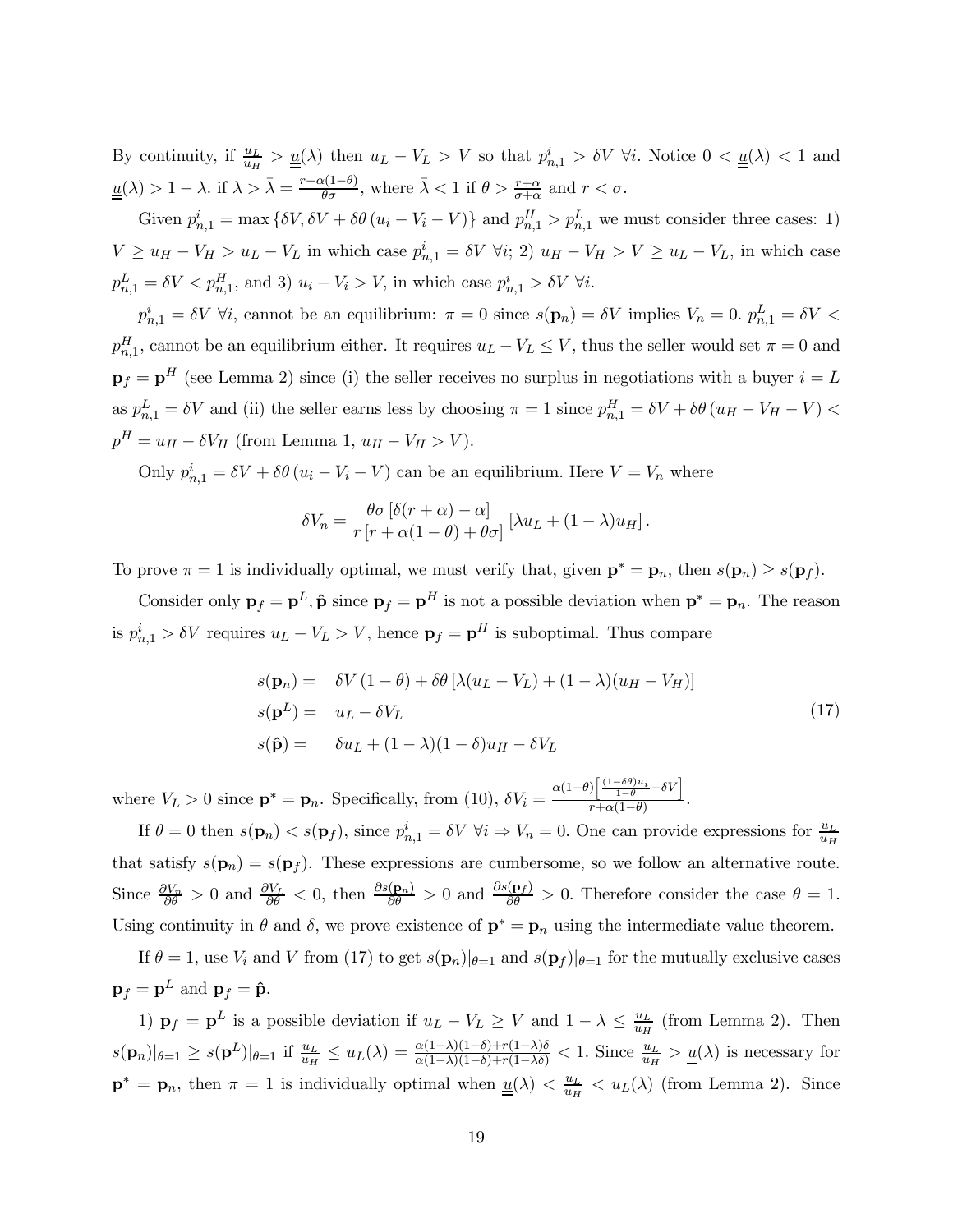prices are linear in  $\theta$ ,  $\frac{\partial s(\mathbf{p}_n)}{\partial \theta} > 0$  and  $\frac{\partial s(\mathbf{p}_f)}{\partial \theta} > 0$ , and both functions are continuous in  $\theta$ ,  $u_L$  and  $u_H$ , then by the intermediate value theorem there exists a  $0 < \theta^* < 1$  and a  $\frac{u_L}{u_H} = u^*(\lambda) \in (0,1)$ such that  $s(\mathbf{p}_n) \geq s(\mathbf{p}^L)$  for all  $\theta > \theta^*$  and  $\underline{u}(\lambda) < \frac{u_L}{u_H} \leq u^*(\lambda)$ .

2)  $\mathbf{p}_f = \hat{\mathbf{p}}$  is a possible deviation if  $u_L - V_L \geq V$  and  $1 - \lambda > \frac{u_L}{u_H}$ . It is easy to show that for  $\theta = 1$  then  $s(\mathbf{p}_n) \geq s(\hat{\mathbf{p}})$  if  $\frac{u_L}{u_H} \leq u_{LL}(\lambda) = \frac{\delta r - (1-\delta)(r+\alpha)}{\delta r - (1-\delta)\alpha}$ . It is obvious that  $u_{LL}(\lambda) > 0$  only if  $\delta$  is sufficiently close to one, and it is negative otherwise. Once again, by the intermediate value theorem we conclude that there exist  $\theta$  and  $\delta$  sufficiently large and an intermediate  $\frac{u_L}{u_H}$  such that  $s(\mathbf{p}_n) \geq s(\hat{\mathbf{p}})$  hence  $\pi = 1$  is individually optimal.

*Coexistence.* Suppose  $\mathbf{p}^* = \mathbf{p}_n$ . From Proposition 1,  $\underline{u}(\lambda) < \overline{u}(\lambda)$  and  $\underline{u}(\lambda) \le \underline{u}(\lambda)$  if  $\theta \le \overline{\theta} =$  $\frac{\delta(r+\alpha)}{1+\delta(1+\alpha)} < 1$ . Hence, if  $\theta \leq \bar{\theta}$  then  $\underline{u}(\lambda) \leq \underline{u}(\lambda) < \bar{u}(\lambda)$  so that  $\mathbf{p}^* = \mathbf{p}_n$  may coexist with  $\mathbf{p}^* = \mathbf{p}_f$ where  $\mathbf{p}_f = \mathbf{p}^H$ ,  $\hat{\mathbf{p}}$ . If  $\theta > \bar{\theta}$  then (i)  $\underline{u}(\lambda) < \underline{u}(\lambda) \leq 1 - \lambda$  if  $\lambda \leq \bar{\lambda}$  so that  $\mathbf{p}^* = \mathbf{p}_n$  may coexist with  $\mathbf{p}^* = \mathbf{p}_f$  where  $\mathbf{p}_f = \mathbf{p}^H$ ,  $\hat{\mathbf{p}}$  and (ii)  $\underline{u}(\lambda) < 1 - \lambda < \underline{u}(\lambda)$  if  $\lambda > \overline{\lambda}$ , so that  $\mathbf{p}^* = \mathbf{p}_n$  may coexist with  $\mathbf{p}^* = \mathbf{p}_f$  where  $\mathbf{p}_f = \mathbf{p}^H, \mathbf{p}^L$ .

#### Welfare

Given the definition of welfare

$$
\delta W(\mathbf{p}^{H}) = \frac{\sigma(1-\lambda)}{r+\sigma(1-\lambda)} u_{H}
$$
  
\n
$$
\delta W(\hat{\mathbf{p}}) = \frac{\sigma}{r+\sigma} [\delta \lambda u_{L} + (1-\lambda)u_{H}] - \frac{(1-\lambda)\delta(u_{H}-u_{L})r(\sigma-\alpha)}{(r+\alpha)(r+\sigma)}
$$
  
\n
$$
\delta W(\mathbf{p}_{n}) = [\lambda u_{L} + (1-\lambda)u_{H}] \frac{\alpha + \theta \delta(\sigma-\alpha)}{r+\alpha(1-\theta)+\theta \sigma}
$$
  
\n
$$
\delta W(\mathbf{p}^{L}) = [\lambda u_{L} + (1-\lambda)u_{H}] \frac{\alpha}{r+\alpha} + u_{L} \frac{r(\sigma-\alpha)}{(r+\alpha)(r+\sigma)}
$$

Let  $\alpha = \sigma$ . Then  $W(\hat{\mathbf{p}}) < W(\mathbf{p}_n) = W(\mathbf{p}^L)$ . Also,  $W(\mathbf{p}^H) > W(\mathbf{p}^L)$  when  $\frac{u_L}{u_H} < \frac{\alpha(1-\lambda)}{r+\alpha(1-\lambda)}$ , while  $W(\mathbf{p}^H) < W(\hat{\mathbf{p}})$  if  $\frac{u_L}{u_H} > \frac{\sigma(1-\lambda)}{\delta[r+\sigma(1-\lambda)]}$ . Notice that  $\frac{\sigma(1-\lambda)}{\delta[r+\sigma(1-\lambda)]} > \frac{\alpha(1-\lambda)}{r+\alpha(1-\lambda)}$  (when  $\alpha = \sigma$ ). Therefore  $W(\hat{\mathbf{p}}) < W(\mathbf{p}^H) < W(\mathbf{p}^L)$  when  $\frac{\alpha(1-\lambda)}{r+\alpha(1-\lambda)} < \frac{u_L}{u_H} < \frac{\sigma(1-\lambda)}{\delta[r+\sigma(1-\lambda)]}$ . Therefore:

(i)  $W(\mathbf{p}^H) < W(\hat{\mathbf{p}}) < W(\mathbf{p}_n) = W(\mathbf{p}^L)$  when  $\frac{u_L}{u_H}$  is large

(ii)  $W(\hat{\mathbf{p}}) < W(\mathbf{p}^H) < W(\mathbf{p}_n) = W(\mathbf{p}^L)$  when  $\frac{u_L}{u_H}$  is neither too large nor too small

(iii) 
$$
W(\hat{\mathbf{p}}) < W(\mathbf{p}_n) = W(\mathbf{p}^L) < W(\mathbf{p}^H)
$$
 when  $\frac{u_L}{u_H}$  is small.

It is easy to show that if  $\frac{u_L}{u_H} \geq \frac{(1-\lambda)\theta(1+\delta^{-1}-\alpha)}{(1+\delta^{-1})(\delta^{-1}-\theta\lambda)+\lambda\theta\alpha}$  then  $\frac{\partial W(\mathbf{p}^L)}{\partial \sigma}$  $\Big|_{\sigma=\alpha} \ \geq \ \frac{\partial W(\mathbf{p}_n)}{\partial \sigma}$  $\Big|_{\sigma=\alpha} > 0.$ Therefore let  $\sigma$  be in a neighborhood around  $\alpha$ . By continuity, in general we can say that: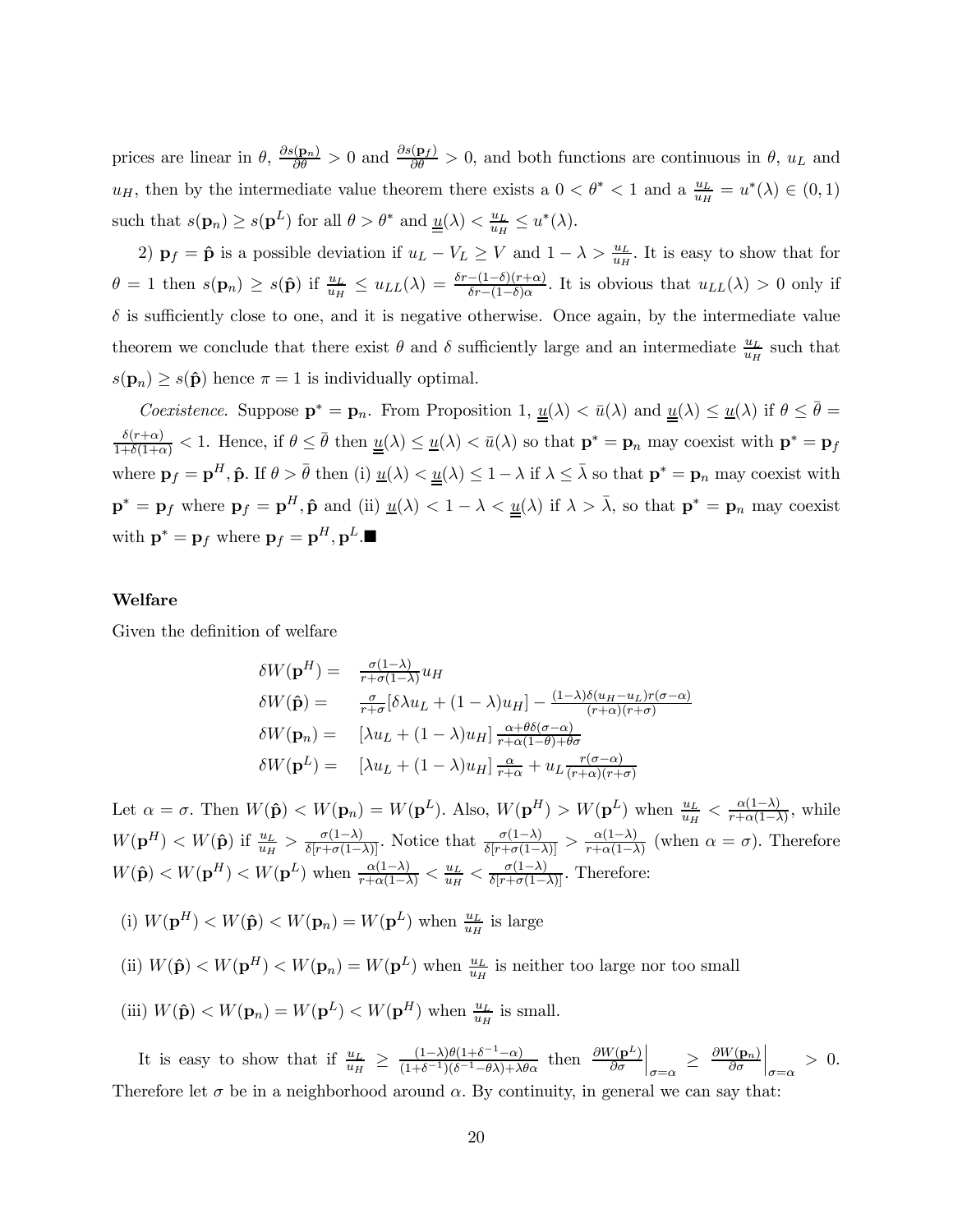(i) If  $\frac{u_L}{u_H}$  is large

• 
$$
W(\mathbf{p}^H) < W(\hat{\mathbf{p}}) < W(\mathbf{p}_n) < W(\mathbf{p}^L)
$$
 if  $\sigma > \alpha$ 

•  $W(\mathbf{p}^H) < W(\hat{\mathbf{p}}) < W(\mathbf{p}^L) < W(\mathbf{p}_n)$  if  $\sigma < \alpha$ .

(ii) if  $\frac{u_L}{u_H}$  is small

- $W(\hat{\mathbf{p}}) < W(\mathbf{p}^L) < W(\mathbf{p}_n) < W(\mathbf{p}^H)$  if  $\sigma > \alpha$
- $W(\hat{\mathbf{p}}) < W(\mathbf{p}_n) < W(\mathbf{p}^L) < W(\mathbf{p}^H)$  if  $\sigma < \alpha$ .

#### References

Acemoglu D. and Shimer R., 2000. Wage and Technology Dispersion. Review of Economic Studies, 67 (4), 585-607

Bester H., 1993. Bargaining versus Price Competition in Markets with Quality Uncertainty. American Economic Review, 83 (1), 278-288

Bester H., 1994. Price Commitment in Search Markets. Journal of Economic Behavior and Organization, 25, 109-120

Burdett K., S. Shi, and R. Wright, 2001. Pricing and Matching with Frictions. Journal of Political Economy, 109, 1060-1085

Diamond P., 1971. A Model of Price Adjustment. Journal of Economics Theory 3, 156-168

Fudenberg D. and Tirole J., 1983. Sequential Bargaining with Incomplete Information. Review of Economic Studies 50, 221-247

Masters A. and Muthoo A., 2000. Ex-Ante Price Commitment with Renegotiation in a Dynamic Market Equilibrium. Mimeo, University of Essex

McAfee R.P., 1993. Mechanism Design by Competing Sellers. Econometrica, 61 (6), 1281-1312

Michelacci C. and J. Suárez, 2002. Incomplete Wage Posting. CEPR Discussion Paper 3658

Moen E., 1997. Competitive Search Equilibrium. Journal of Political Economy, 105 (2), 385-411

Moreno D., and Wooders J., 2002. Prices, Delay and the Dynamics of Trade. Journal of Economics Theory, 104, 304-339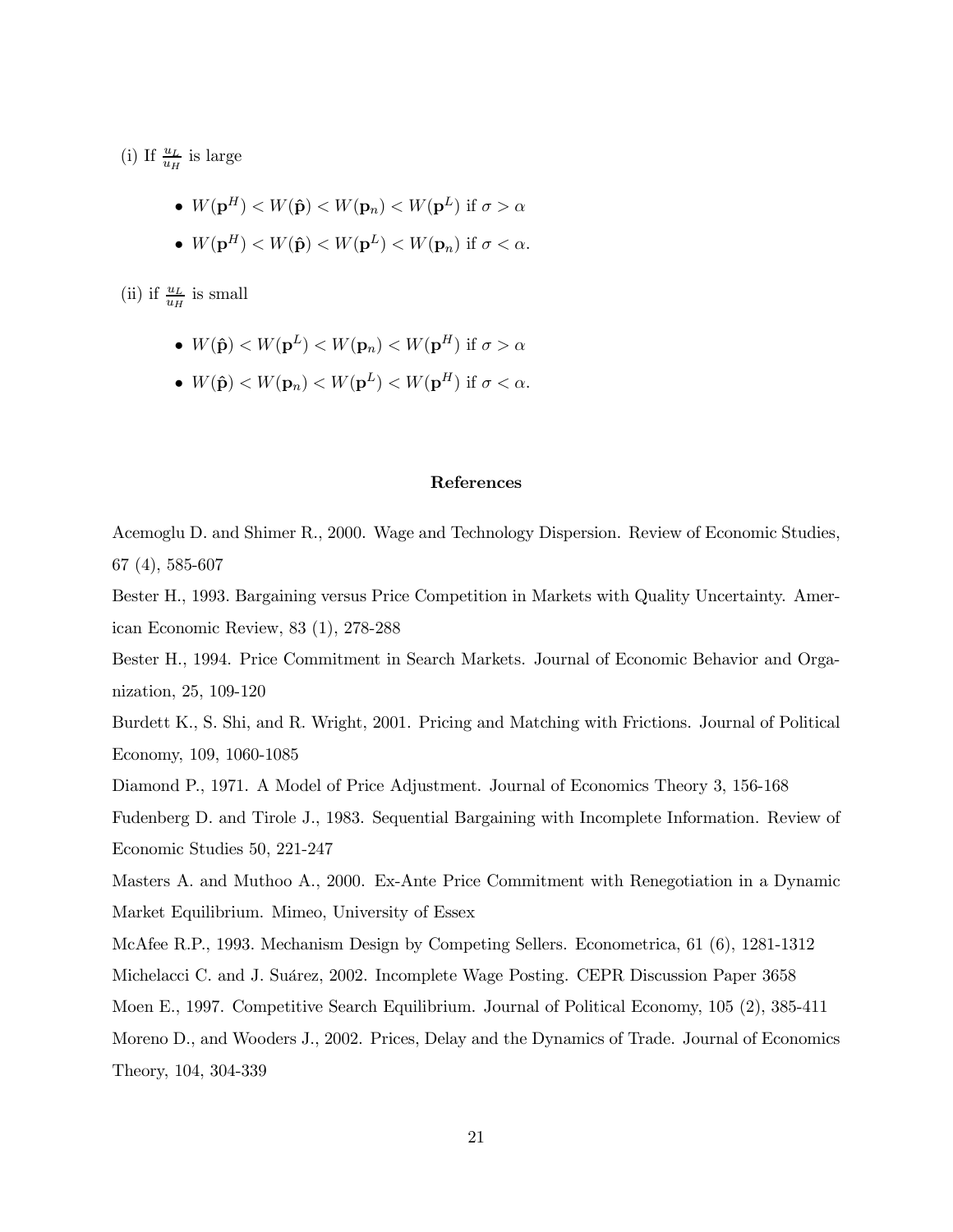Mortensen D. and Pissarides C., 1994. Job Creation and Job Destruction in the Theory of Unemployment. Review of Economic Studies, 61, 397-415

- Peters M., 1991. Ex Ante Price Offers in Matching Games: Non Steady States. Econometrica, 59 (5), 1425-1454
- Riley J. and Zeckhauser R., 1983. Optimal Selling Strategies: When to Haggle, When to Hold Firm. Quarterly Journal of Economics, 98 (2), 267-289
- Rubinstein, A. and Wolinsky A., 1990. Decentralized Trading, Strategic Behaviour and the Walrasian Outcome. Review of Economic Studies, 57, 1, 63-78
- Shi S., 1995. Money and Prices: A Model of Search and Bargaining. Journal of Economic Theory 67, 467-496.
- Trejos A. and R. Wright, 1995. Search, Bargaining, Money and Prices. Journal of Political Economy 103, 118-141.
- Wang R., 1995. Bargaining versus Posted-Price Selling. European Economic Review, 39, 1747-1764